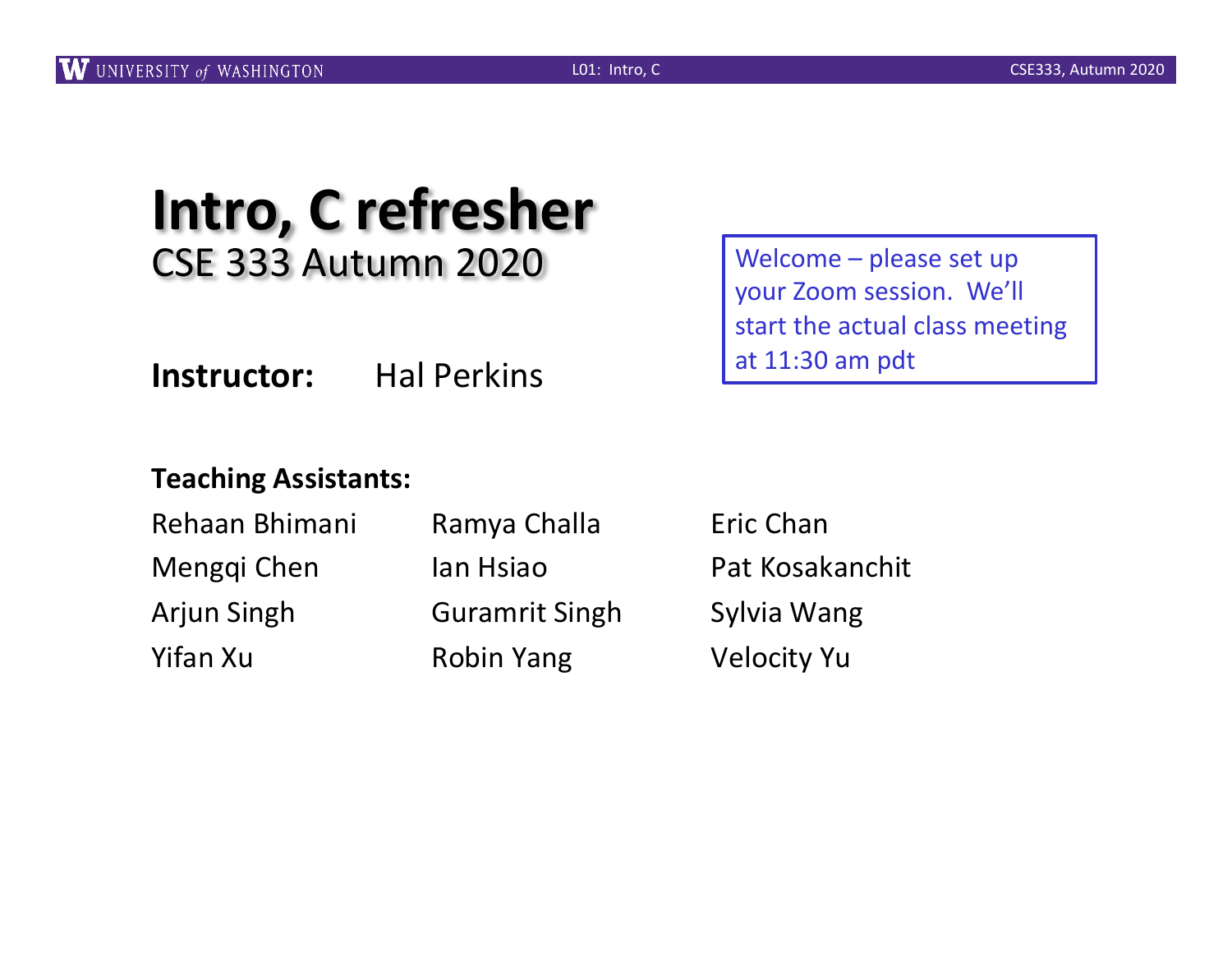## **Lecture Outline**

- <sup>v</sup> **Course Introduction**
- <sup>v</sup> Course Policies
	- [https://courses.cs.washington.edu/courses/cse333/20au/syllab](https://courses.cs.washington.edu/courses/cse333/20au/syllabus/)us/
- <sup>v</sup> C Intro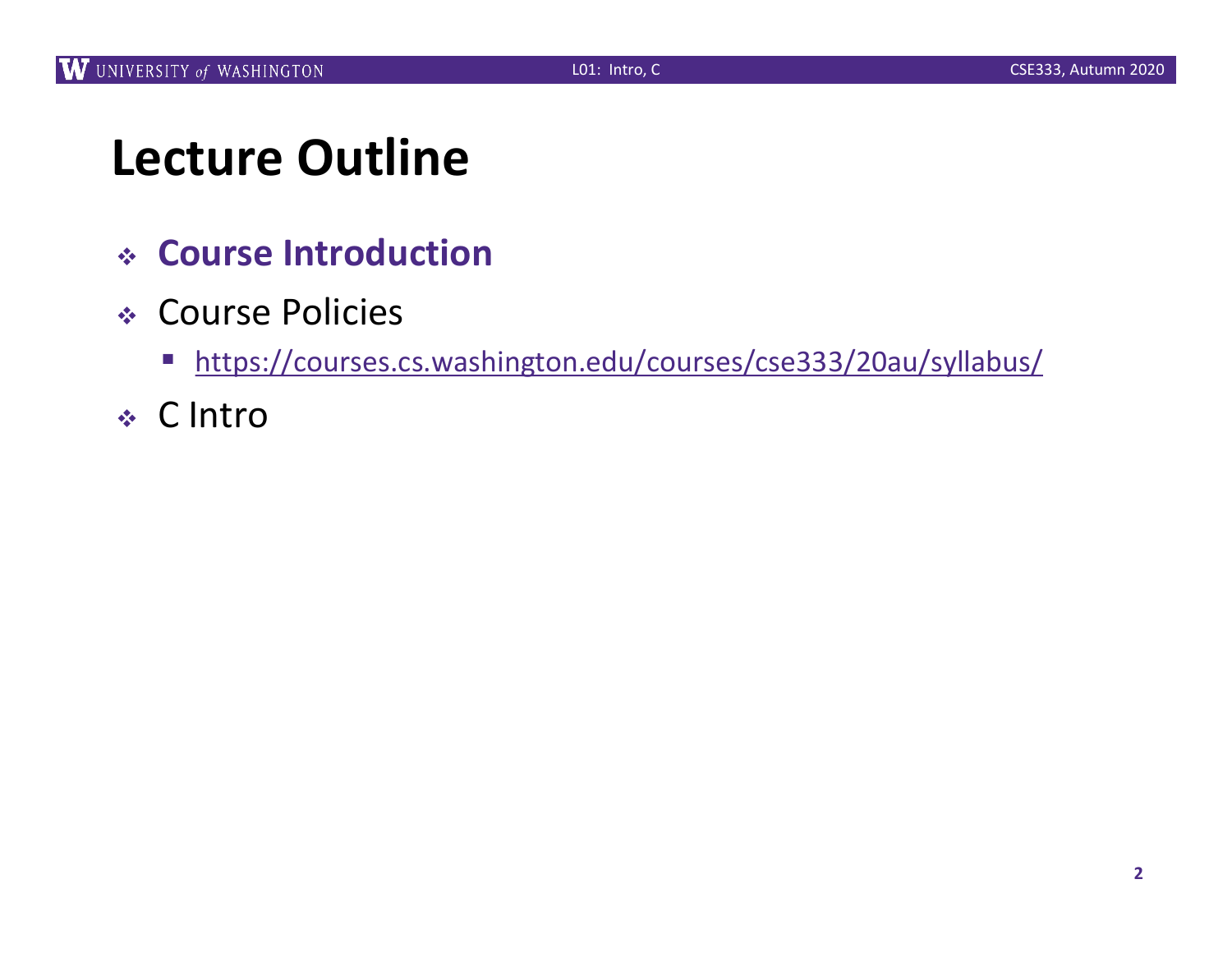## **To get started…**

- $\cdot$  It's all virtual, all the time this quarter
- $\div$  Core infrastructure is same as it's aways been (Gradescope, Gitlab, web, discussion board) except that lab machines are remote login only all quarter
- $\div$  But lectures, sections, office hours Zoom
- Most important: stay healthy, wear masks, keep your (physical) distance from others, help others
	- (And register and vote!)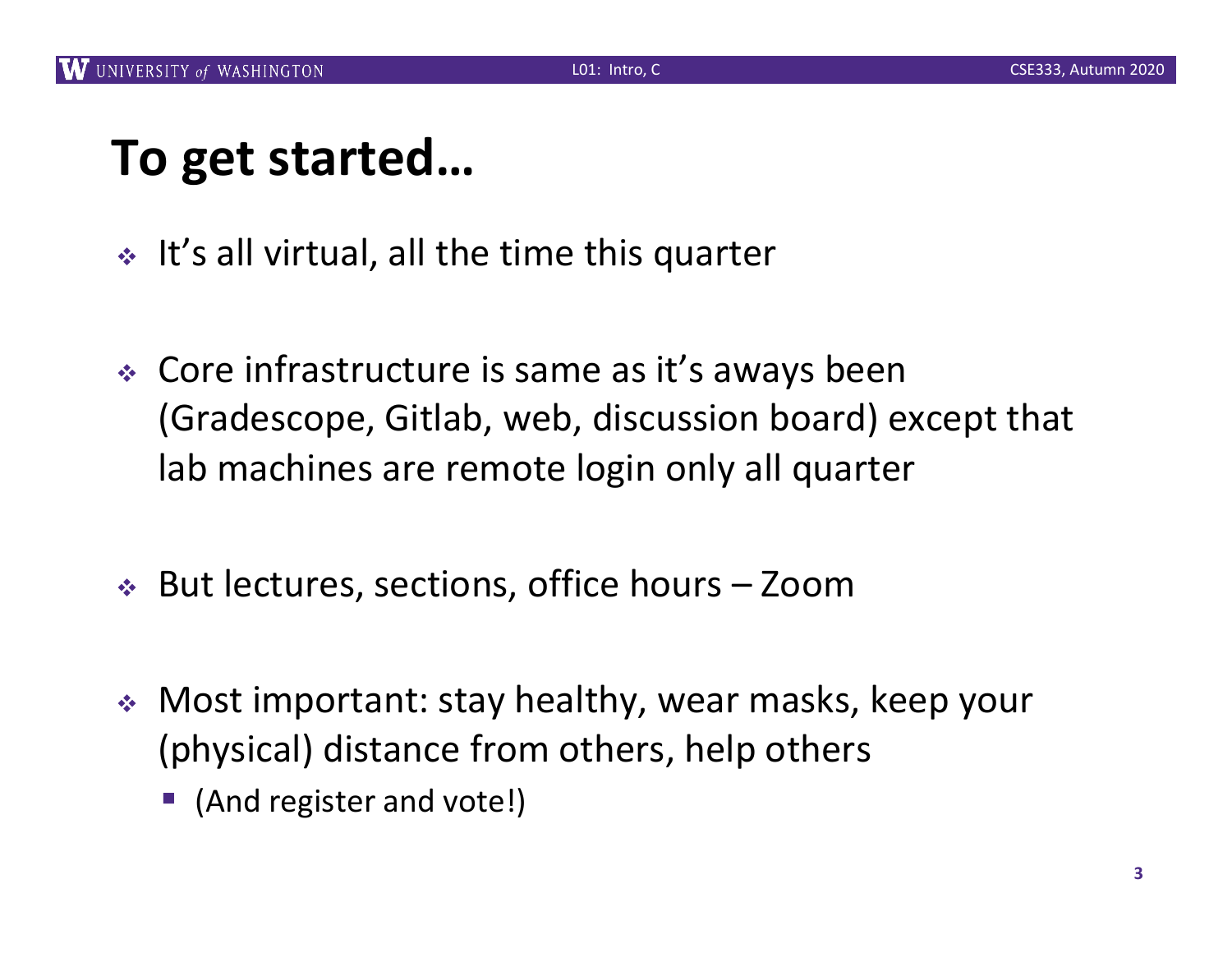## **Virtual Lectures**

- $\triangleleft$  Classes will be mostly lectures more interaction in sections
	- Worked fairly well in Spring and Summer but let us know where we could do better!
- $\div$  Conventions (from page on our web site)
	- E Lecture will be recorded and archived  $-$  available to class only
	- § If you have a question, type "hand" or "question" in Zoom chat window
		- If needed, indicate if we should pause recording while you're talking
	- § Please keep your microphone muted during class unless you're using it for a question or during breakout room discussions
	- Lecture slides will be posted in advance along with "virtual handouts" for some lectures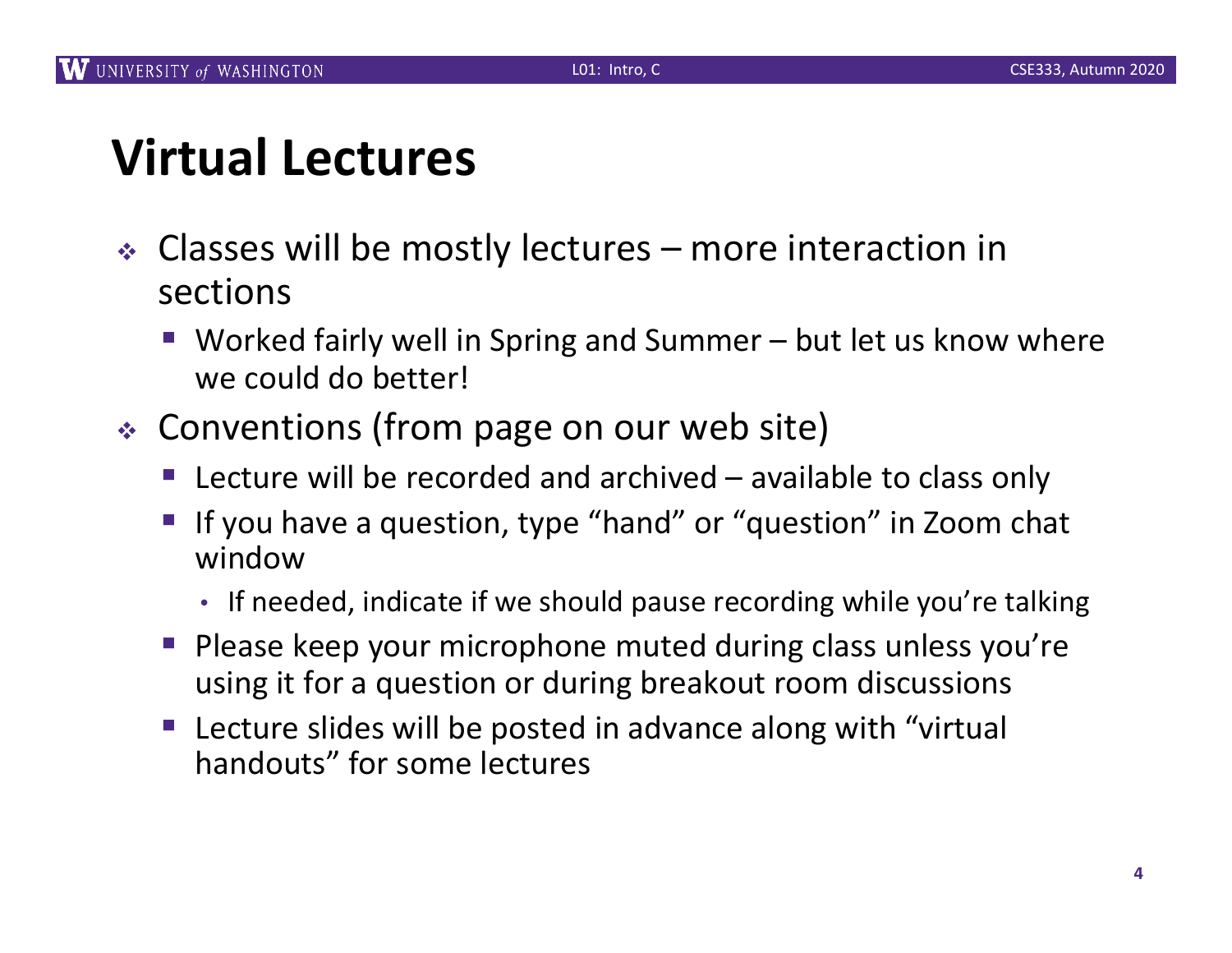## **Virtual Sections**

#### <sup>v</sup> Sections: more Zoom

- Not normally recorded so we can have open discussions and group work without people being too self-conscious
- We're going to try to produce videos for things that would normally be done as demos or presentations in; details tba
	- Those will be available online
- Slides and any sample code, worksheets, etc. posted as always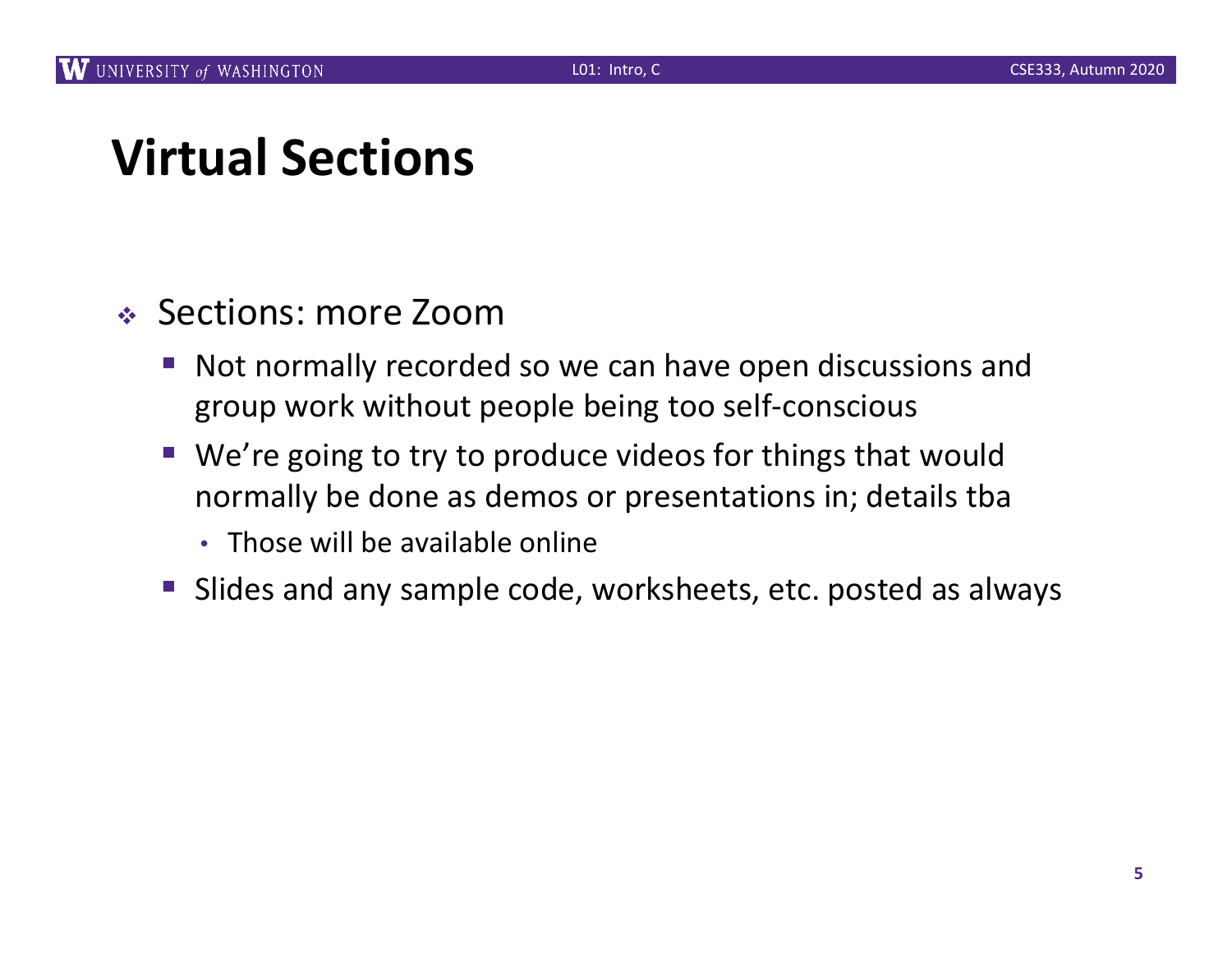## **Virtual Everything Else**

- Office hours: also Zoom; combination of group gatherings, breakouts, waiting rooms, sign-up sheets to organize – all as needed
	- Not recorded or archived
	- § Once gitlab repos are set up later today, if your question concerns your code (exercises, projects), please push latest code to the repo before meeting with TA to save some time
- \* You will be bombarded with email as we add these things to Canvas/Zoom. Feel free to file away for future reference.  $\odot$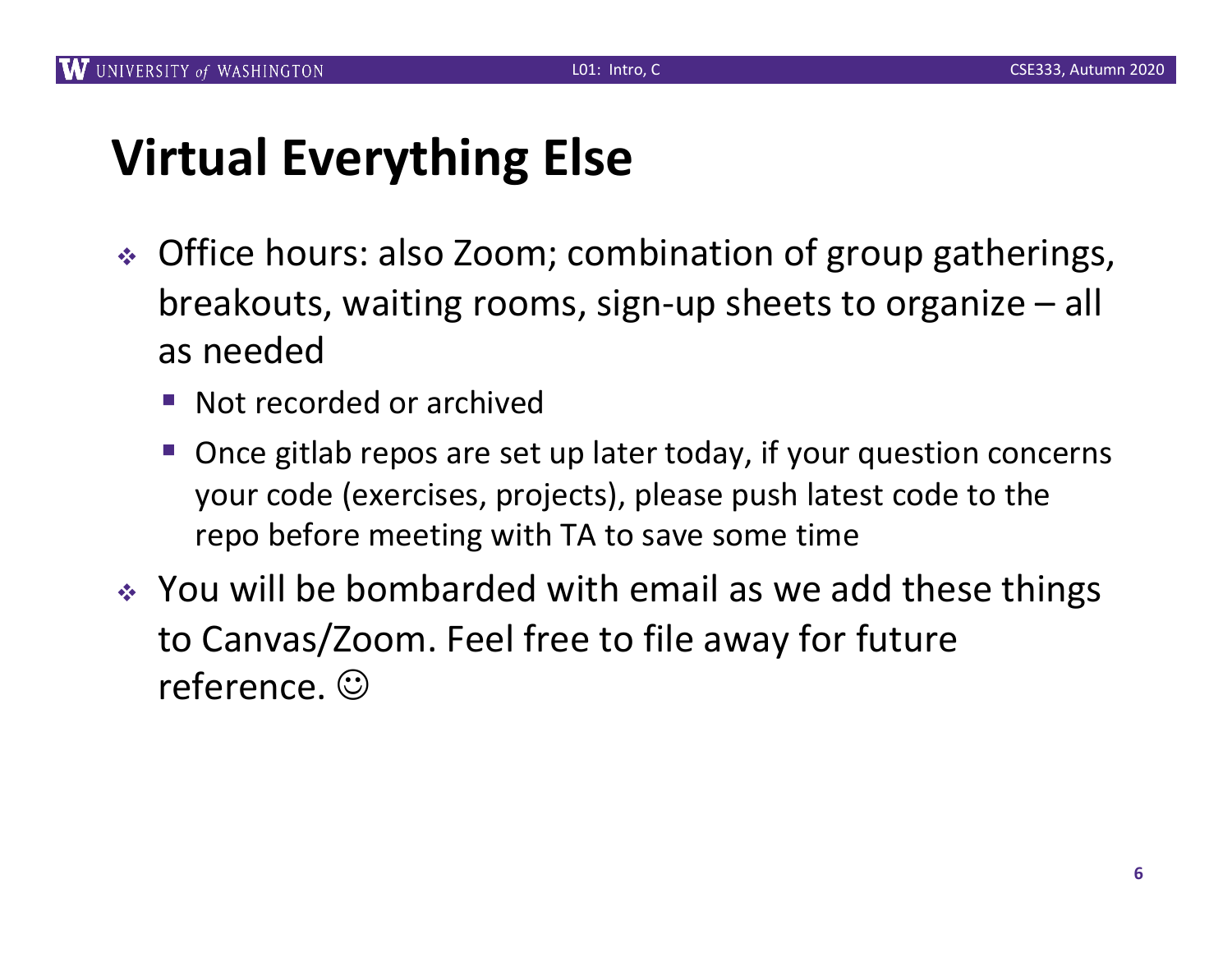## **Stay in Touch – Speak up**

- This is a strange world we're in and there's a lot of stress for many people
- $\div$  Please speak up if things aren't (or are!) going well
	- We can often help if we know about things, so stay in touch with TAs, instructor, advising, friends and peers, others
- $\cdot$  We're all in this together but not all in the same way, so please show understanding and compassion for each other and help when you can – both in and outside of class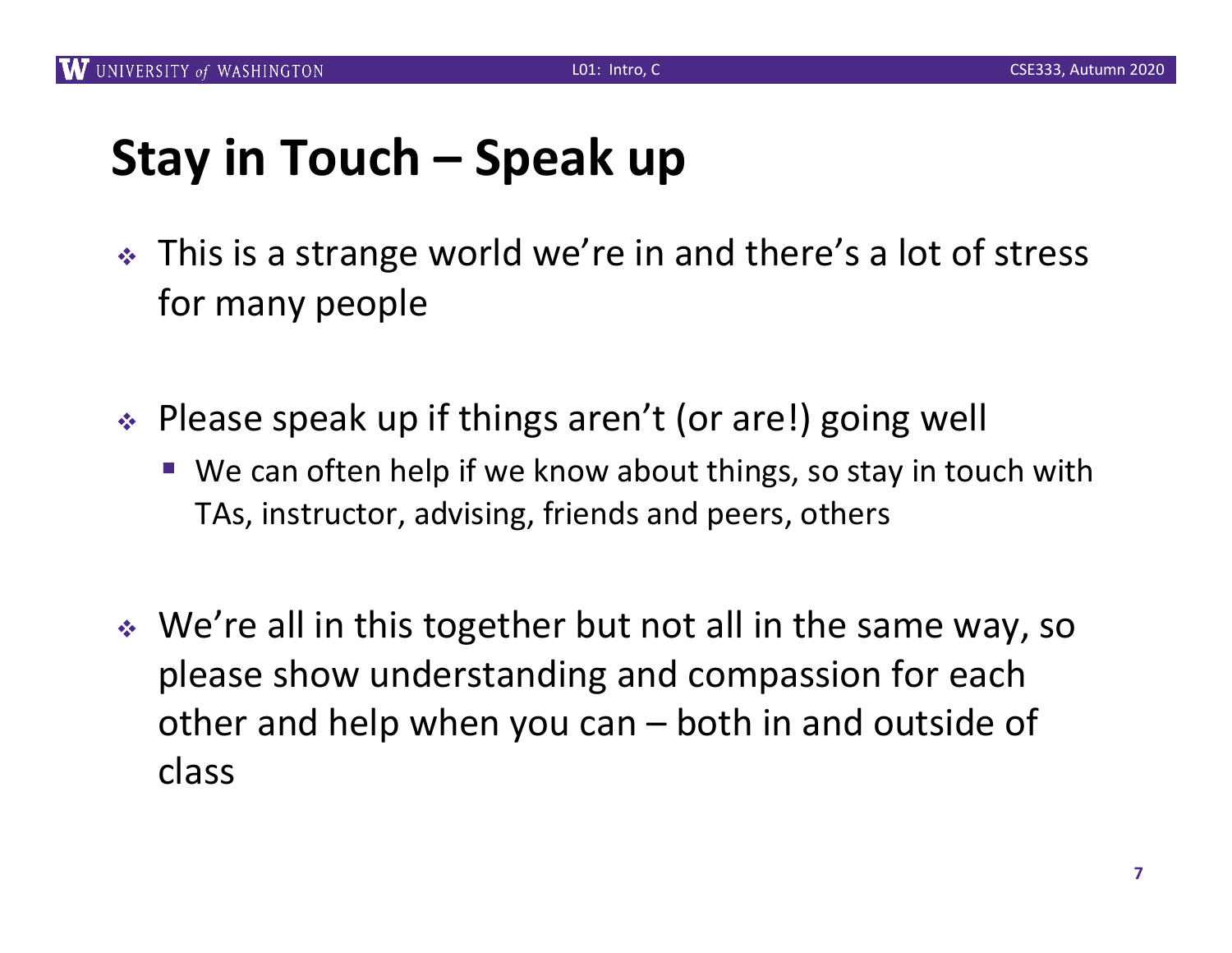#### **Introductions: Course Staff**

- ◆ Hal Perkins (instructor)
	- Long-time CSE faculty member and CSE 333 veteran
- $\div$  TAs:
	- Rehaan Bhimani, Ramya Challa, Eric Chan, Mengqi Chen, Ian Hsiao, Pat Kosakanchit, Arjun Singh, Guramrit Singh, Sylvia Wang, Yifan Xu, Robin Yang, Velocity Yu
	- Available in section, office hours, and discussion group
	- An invaluable source of information and help
- ◆ Get to know us
	- We are here to help you succeed!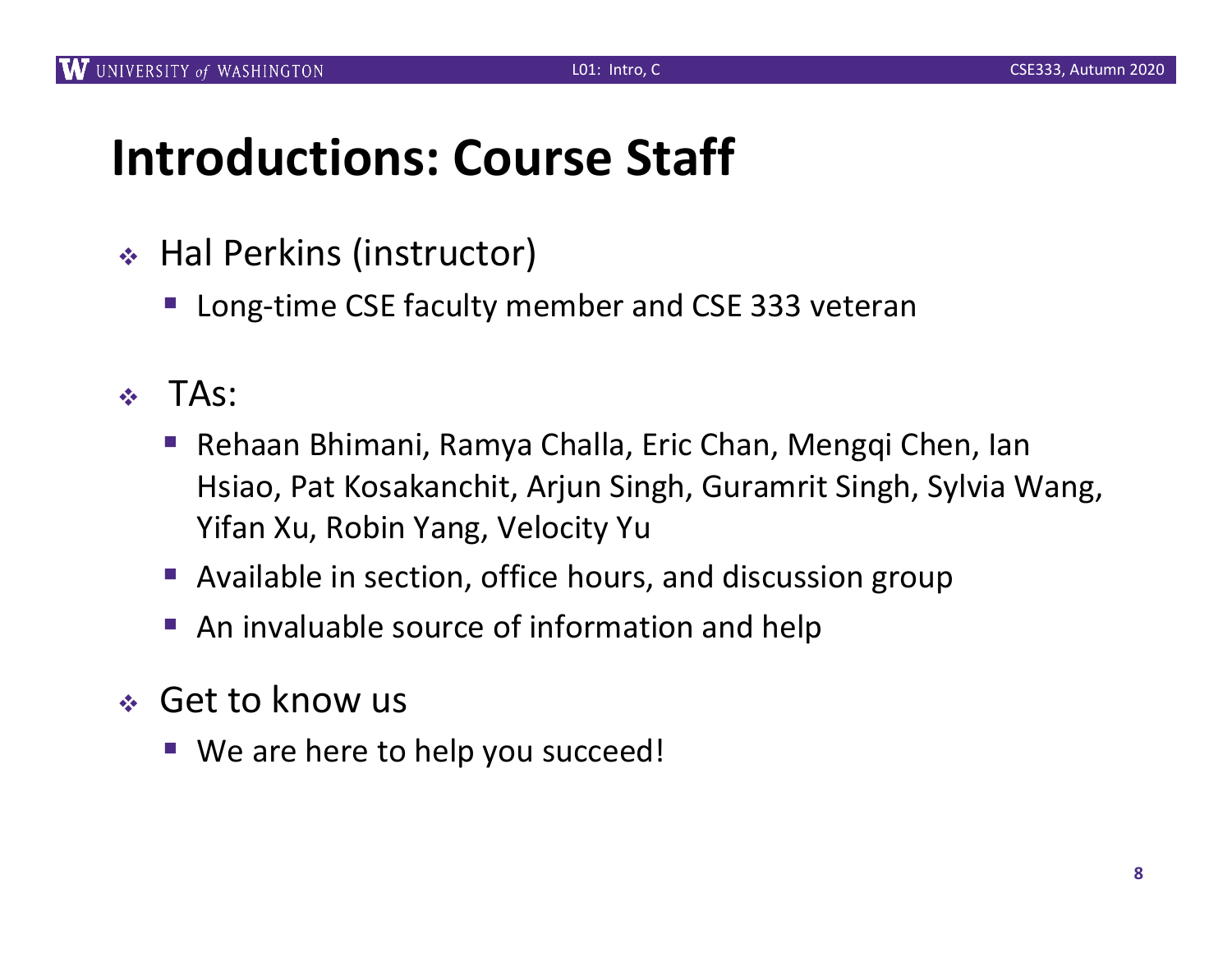#### **Introductions: Students**

- $\approx$  ~165 students this quarter
	- There are no overload forms or waiting lists for CSE courses
- <sup>v</sup> Expected background
	- **Prereq:** CSE 351 C, pointers, memory model, linker, system calls
	- CSE 391 or Linux skills needed for CSE 351 assumed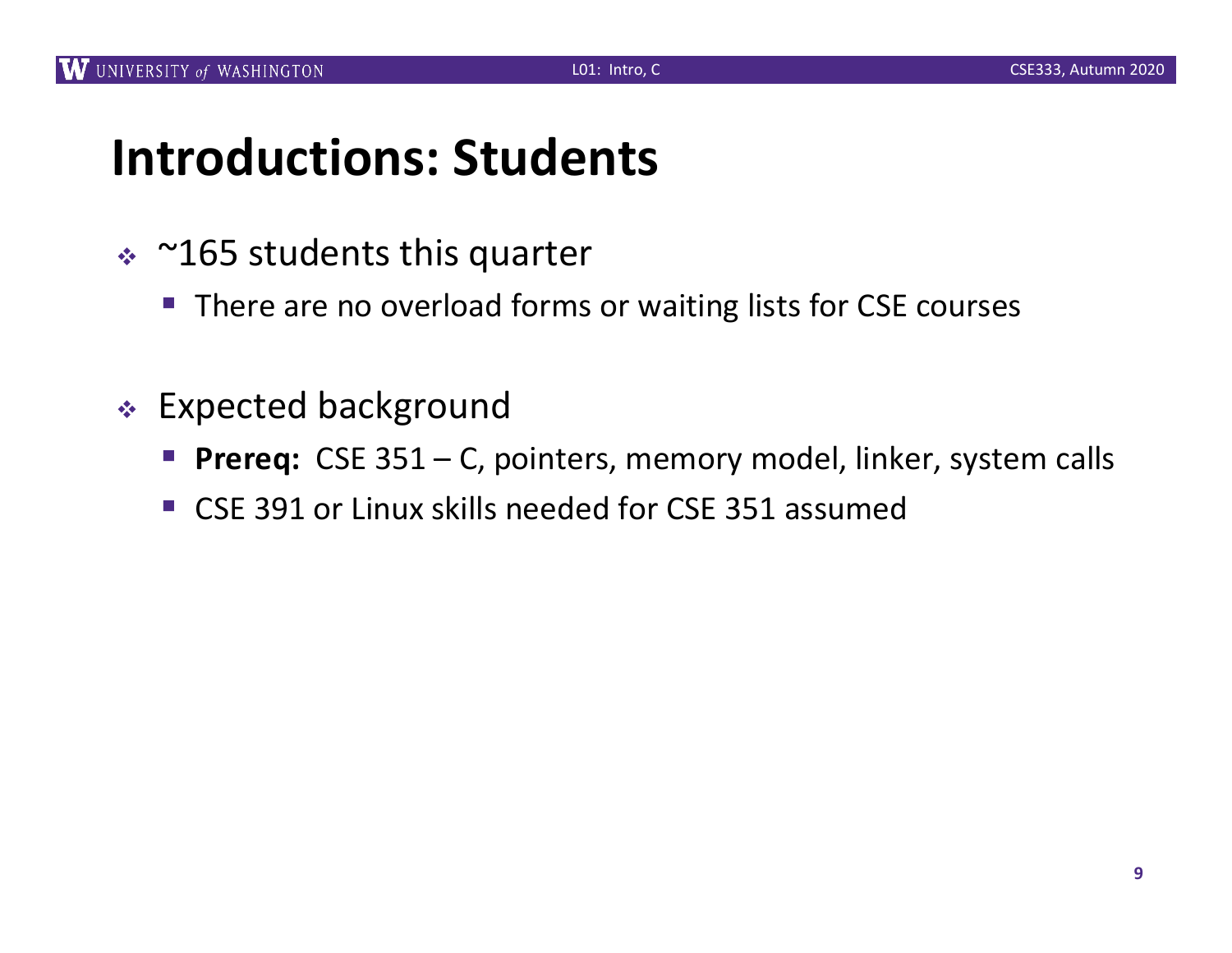## **Course Map: 100,000 foot view**



CPU memory storage network GPU clock audio radio peripherals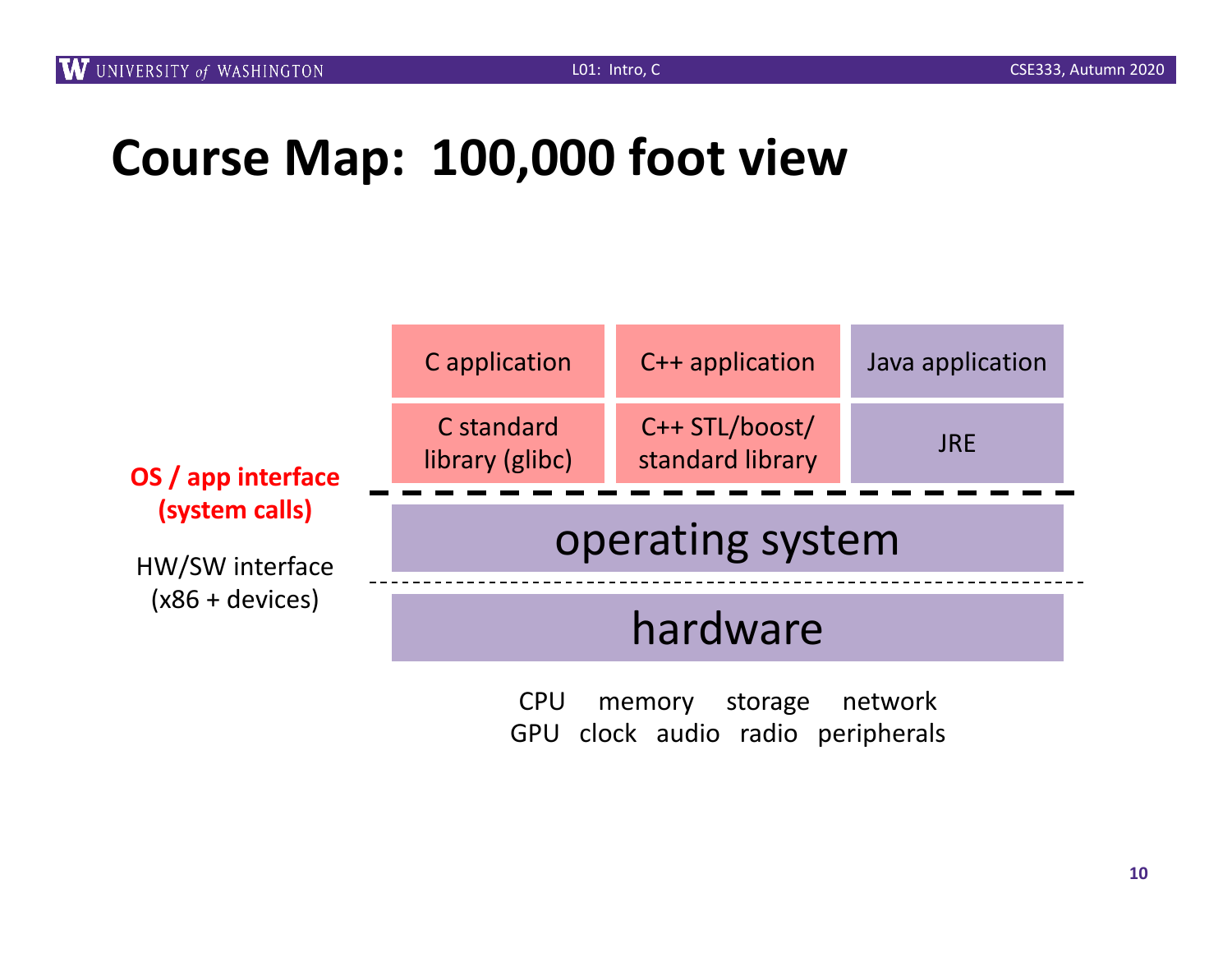## **Systems Programming**

- $\cdot$  The programming skills, engineering discipline, and knowledge you need to build a system
	- § **Programming:** C / C++
	- § **Discipline:** testing, debugging, performance analysis
	- § **Knowledge:** long list of interesting topics
		- Concurrency, OS interfaces and semantics, techniques for consistent data management, distributed systems algorithms, …
		- Most important: a deep(er) understanding of the "layer below"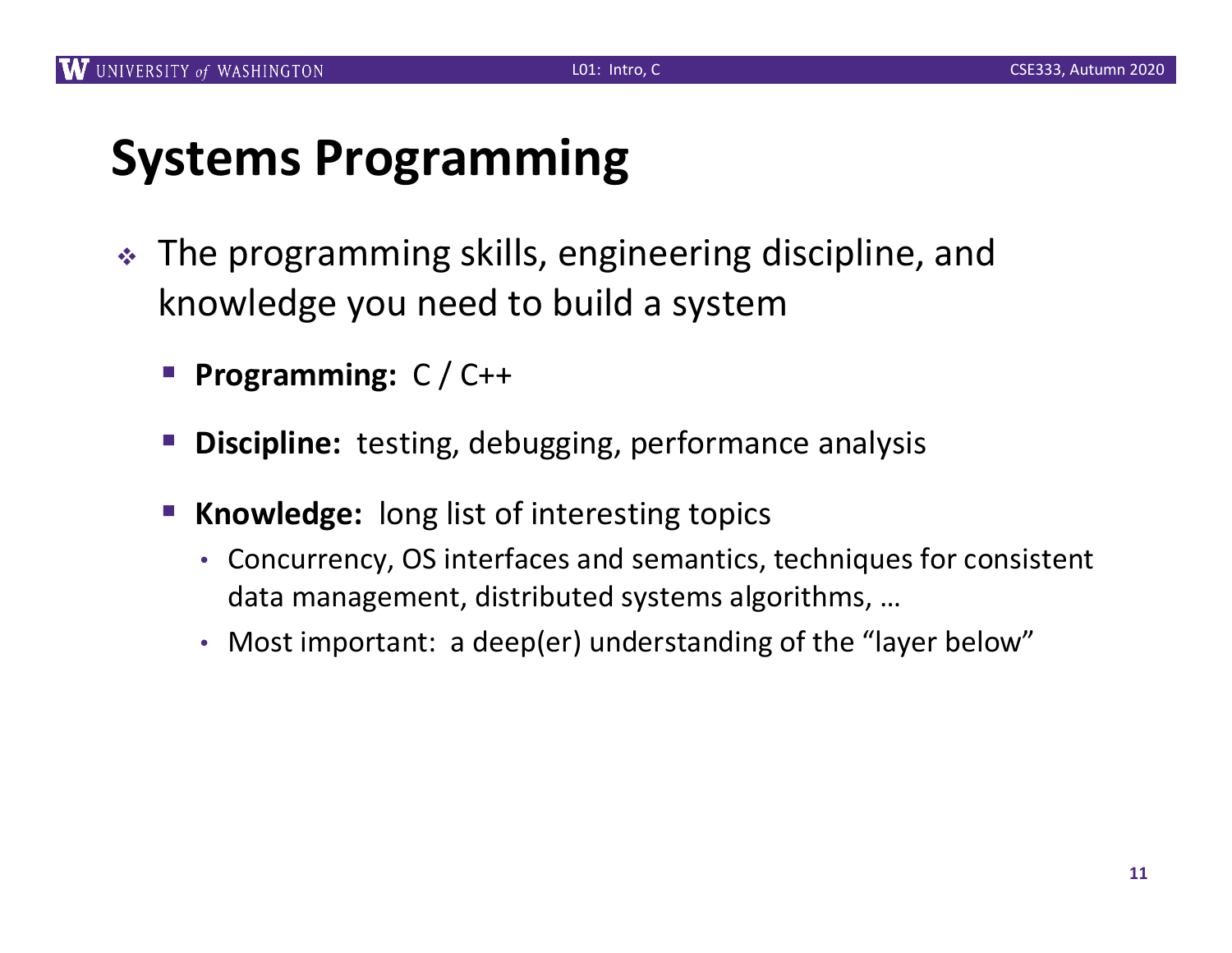# **Discipline?!?**

- <sup>v</sup> Cultivate good habits, encourage clean code
	- § Coding style conventions
	- Unit testing, code coverage testing, regression testing
	- § Documentation (code comments, design docs)
	- § Code reviews
- $\cdot$  Will take you a lifetime to learn
	- But oh-so-important, especially for systems code
		- Avoid write-once, read-never code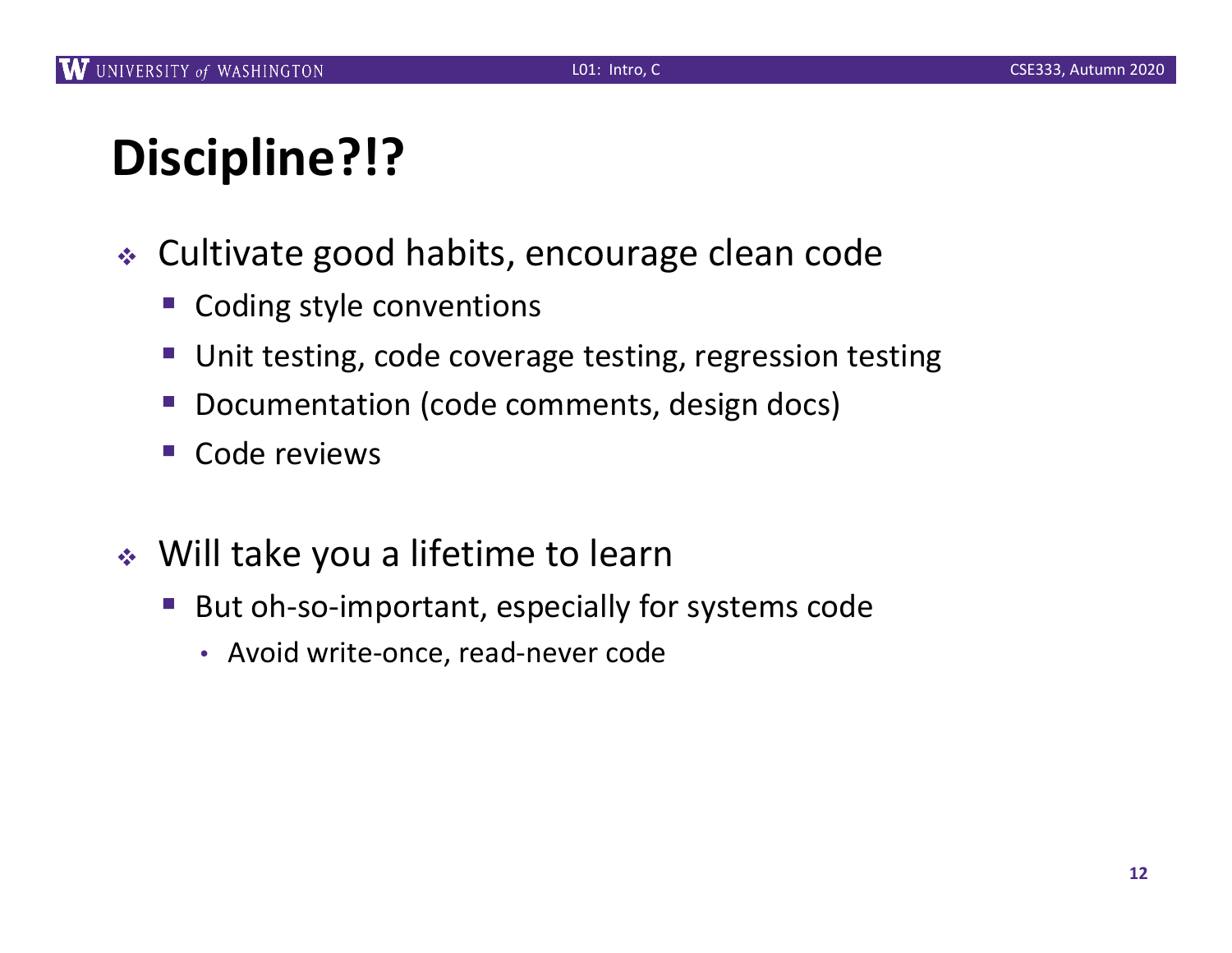## **Lecture Outline**

- <sup>v</sup> Course Introduction
- <sup>v</sup> **Course Policies**
	- https://courses.cs.washington.edu/courses/cse333/20au/syllabus/
	- Summary here, but you *must* read the full details online
- <sup>v</sup> C Intro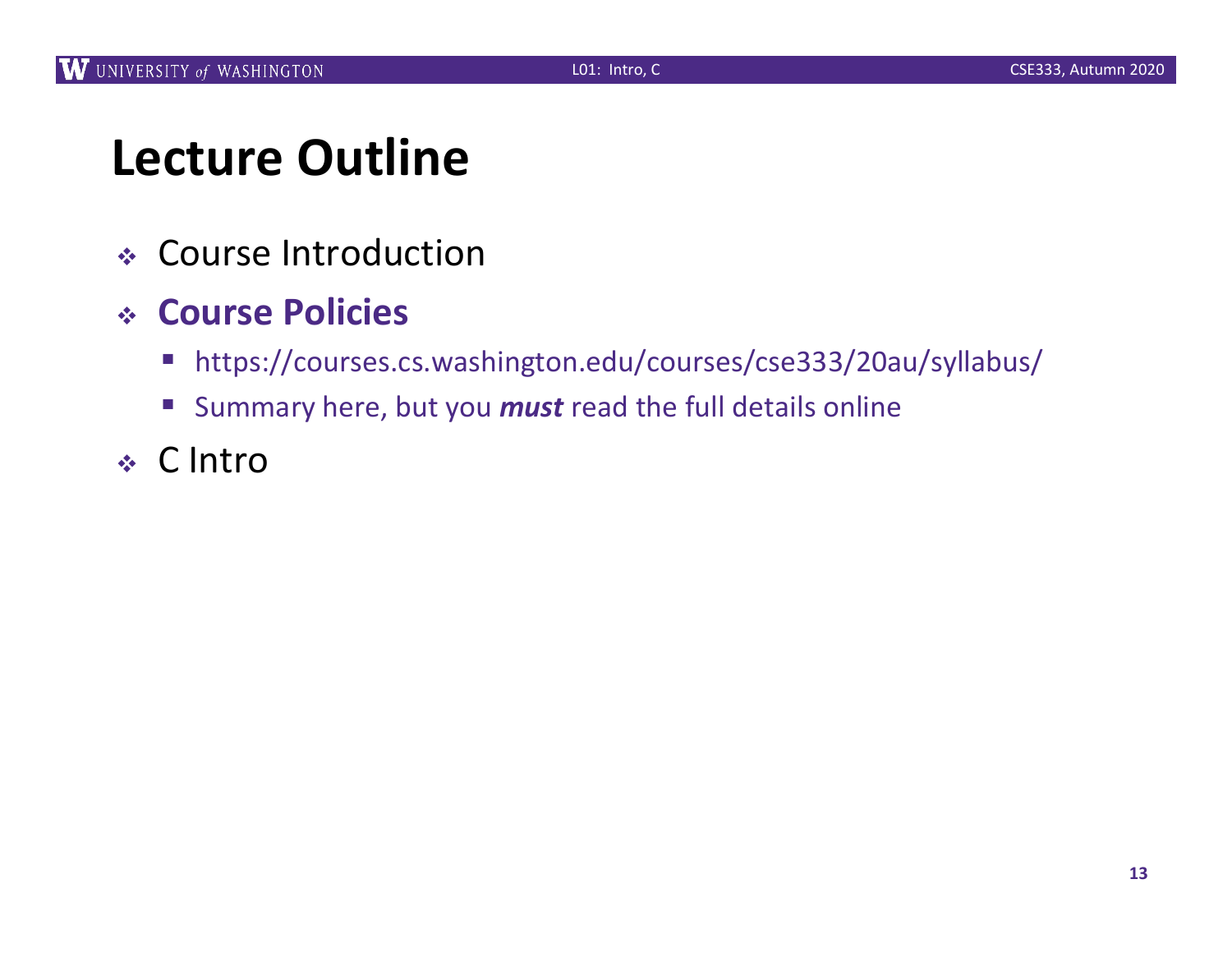## **Communication**

- <sup>v</sup> Web[site: http://cs.uw.edu/](http://cs.uw.edu/333)333
	- § Schedule, policies, materials, assignments, etc.
- ◆ Discussion: Ed group linked to course home page
	- § Must log in using your **@uw.edu** Google identity (not cse)
	- § Ask and answer questions staff will monitor and contribute
- <sup>v</sup> Staff mailing list: cse333-staff@cs for things not appropriate for Ed group
	- § (*don't* email to instructor or individual TAs if possible helps us get quick answers for you and coordinate better if it goes to the staff)
- <sup>v</sup> Course mailing list: for announcements from staff
	- Registered students automatically subscribed with your @uw email
- Office Hours: spread throughout the week
	- § Schedule posted shortly and will start right away
	- § Can also e-mail to staff list to make individual appointments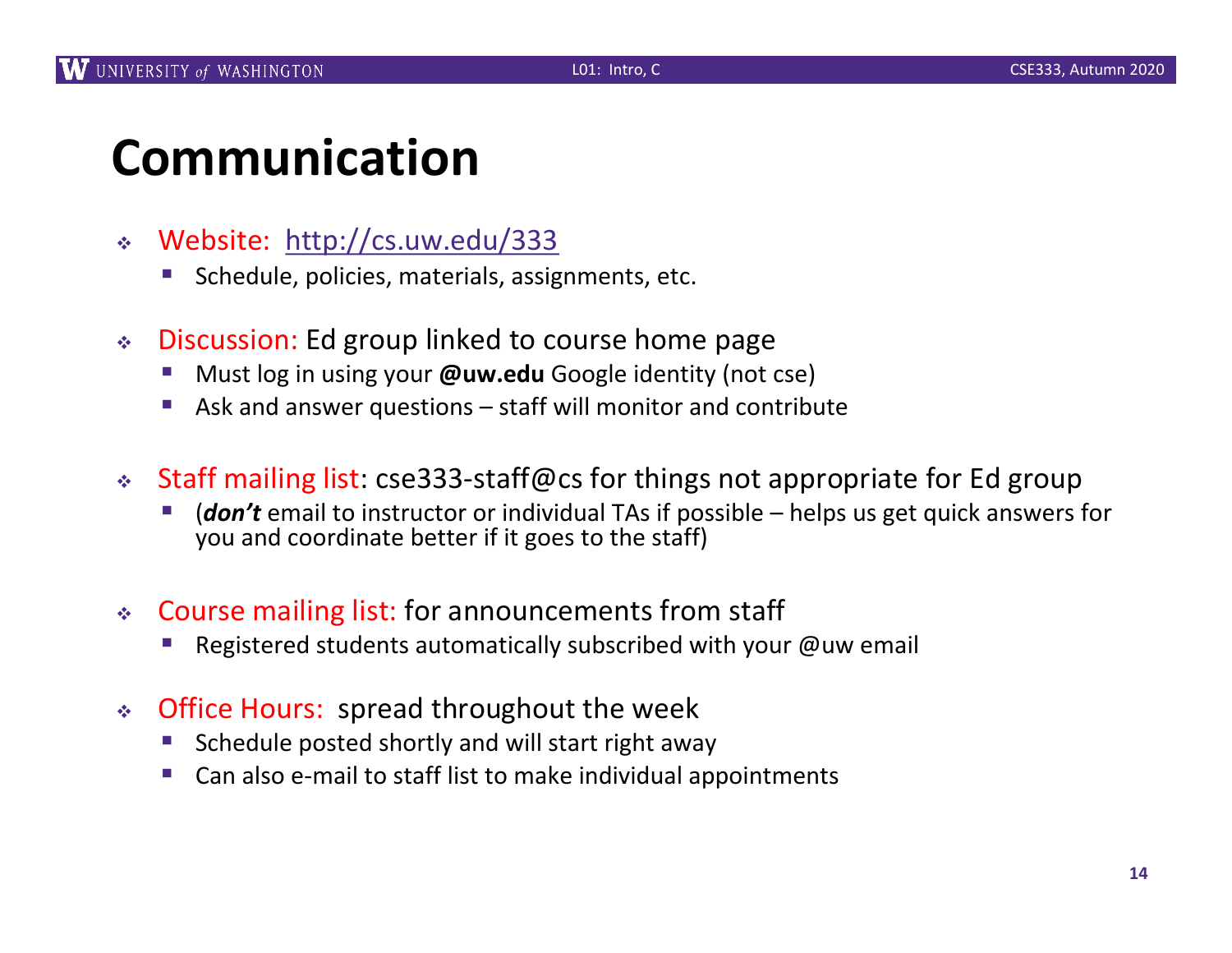#### **Course Components**

- $\div$  Lectures (~30)
	- Introduce the concepts; take notes!!!
- <sup>v</sup> Sections (10)
	- Applied concepts, important tools and skills for assignments, clarification of lectures, exam review and preparation
- $\div$  Programming Exercises (~20)
	- § Roughly one per lecture, due the morning before the next lecture
	- § Coarse-grained grading (0, 1, 2, or 3)
- $\div$  Programming Projects (0+4)
	- Warm-up, then 4 "homeworks" that build on each other
- $\cdot$  No traditional exams, but hoping to do  $\sim$ 4 "recap/review" assignments for things traditionally covered on exams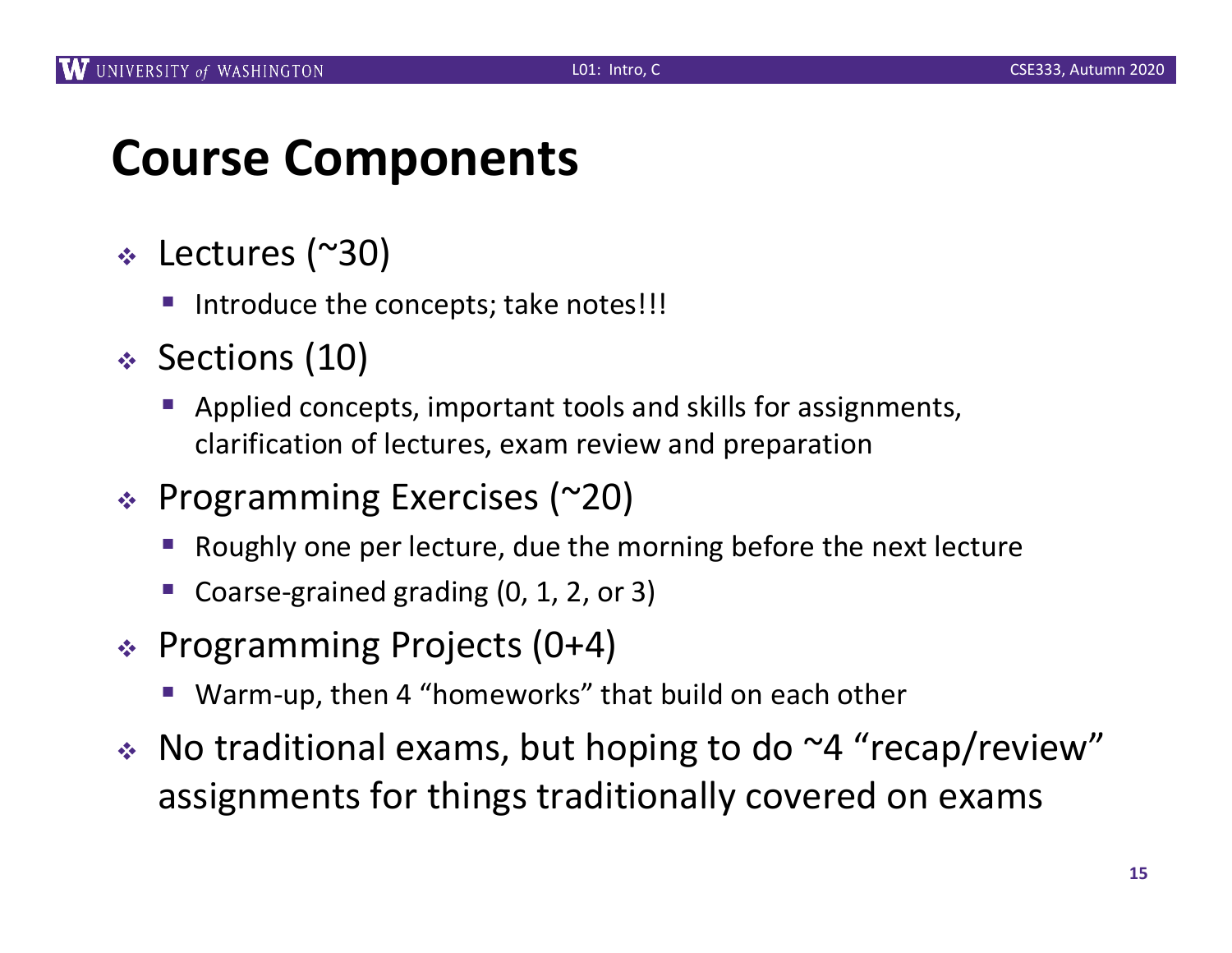## **Grading (tentative)**

- <sup>v</sup> **Exercises:** ~35%
	- § Submitted via GradeScope (account info mailed this morning)
	- Graded on correctness and style by TAs
- <sup>v</sup> **Projects:** ~45% total
	- Submitted via GitLab; must tag commit that you want graded
	- Binaries provided if you didn't get previous part working
- <sup>v</sup> **Recap/review assignments:** ~20%
- <sup>v</sup> More details on course website
	- § You **must** read the syllabus there you are responsible for it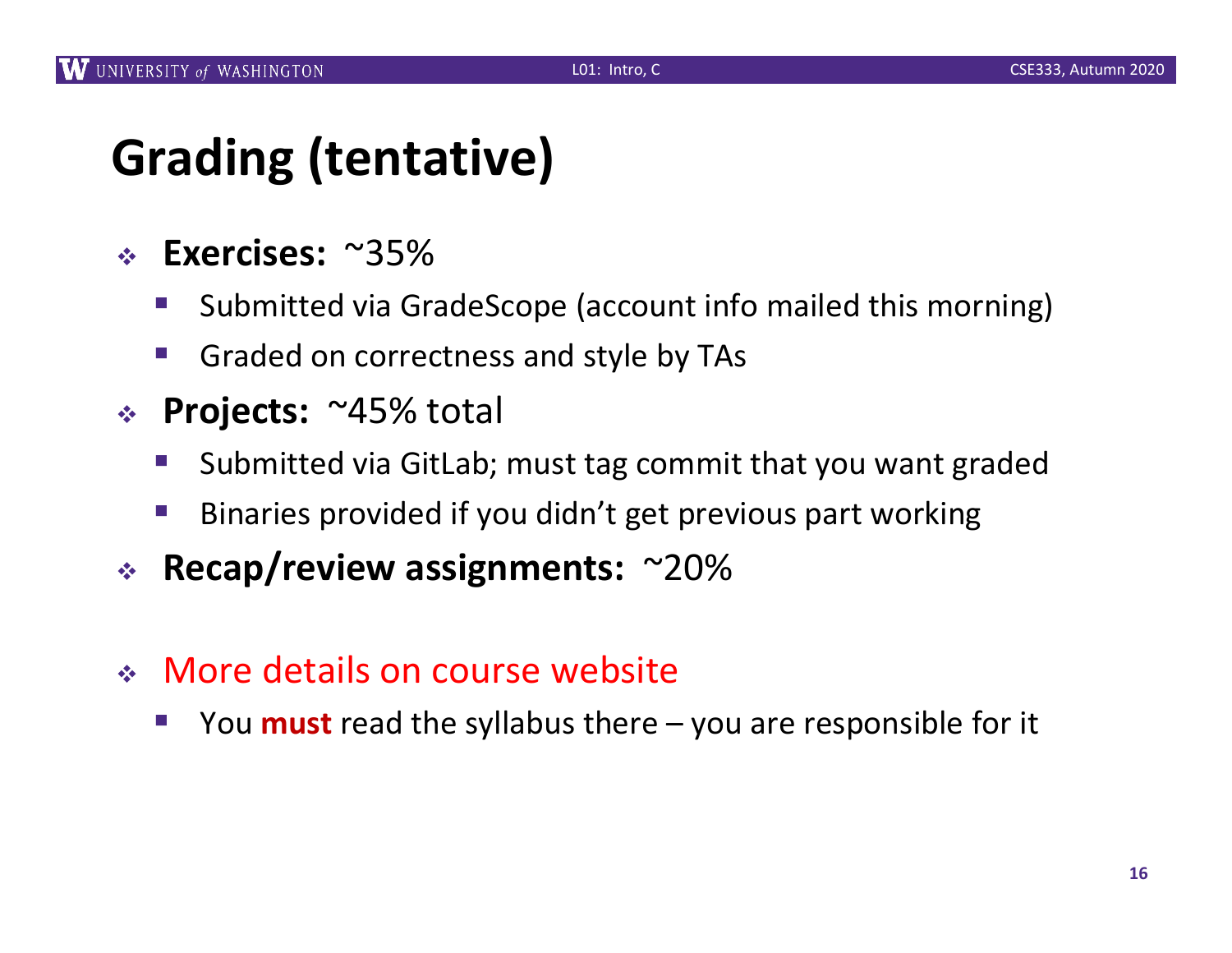## **Deadlines and Student Conduct**

- $\cdot$  Late policies
	- Exercises: no late submissions accepted, due 10 am
	- Projects: 4 late days for entire quarter, max 2 per project
	- Need to get things done on time  $-$  difficult to catch up!
		- But given remote world, we'll work with you if things come up
- **★ Academic Integrity (read the full policy on the web)** 
	- I trust you implicitly and will follow up if that trust is violated
	- In short: don't attempt to gain credit for something you didn't do and don't help others do so either
	- § This does *not* mean suffer in silence learn from the course staff and peers, talk, share ideas; *but* don't share or copy work that is supposed to be yours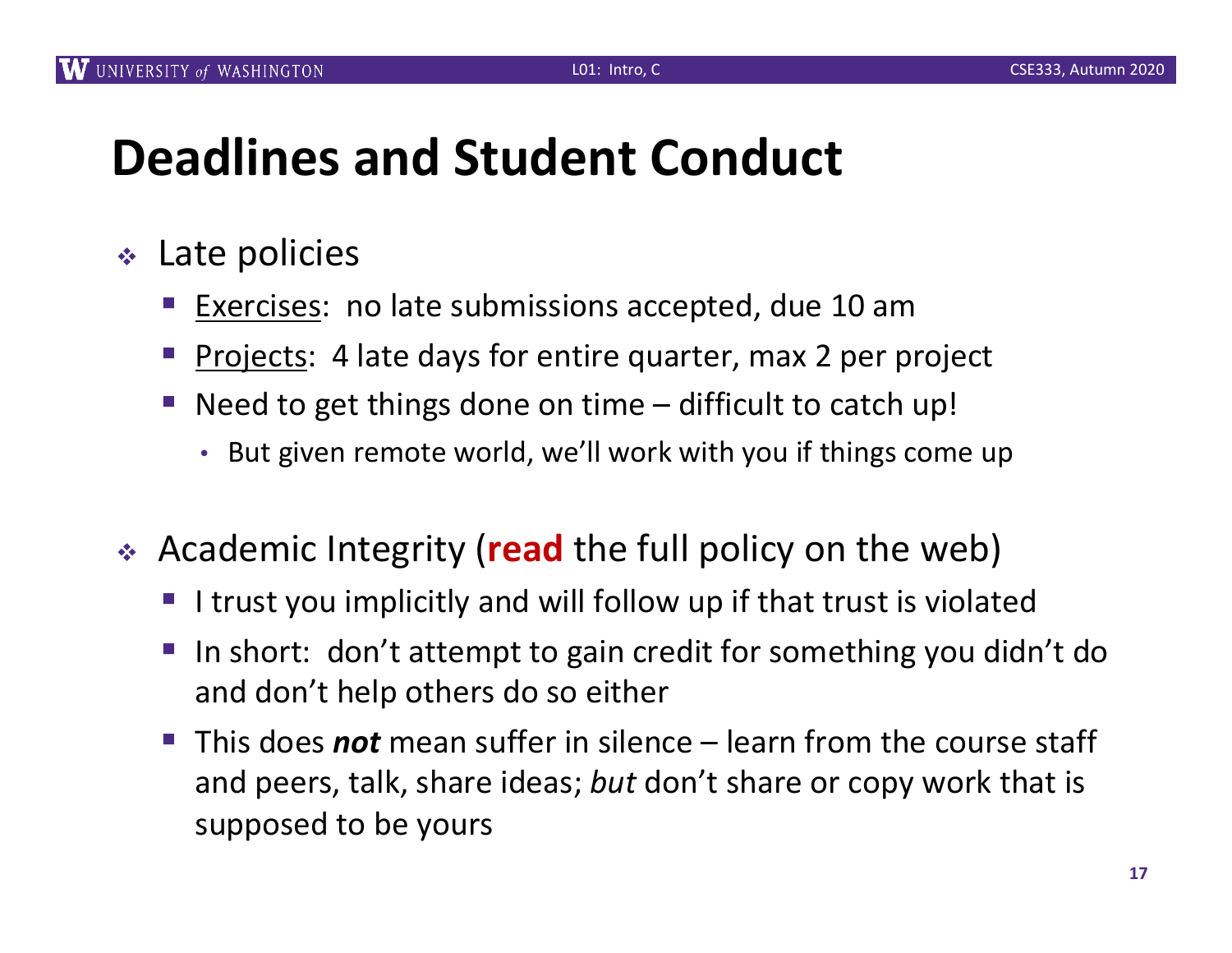## **And off we go…**

- ↓ Mid-week start, so we're going to fold together a lot of the usual MWThF week 1 into WThF
- ↓ Goal is to figure out setup and computing infrastructure right away so we don't put that off and then have a crunch later in the quarter
- $\div$  So:
	- First exercise out today, due Friday morning 10 am
	- Warmup/logistics for larger projects in sections tomorrow
		- HW0 (the warmup project) published this afternoon and gitlab repos created then. Feel free to ignore until section tomorrow and we'll walk through the whole thing.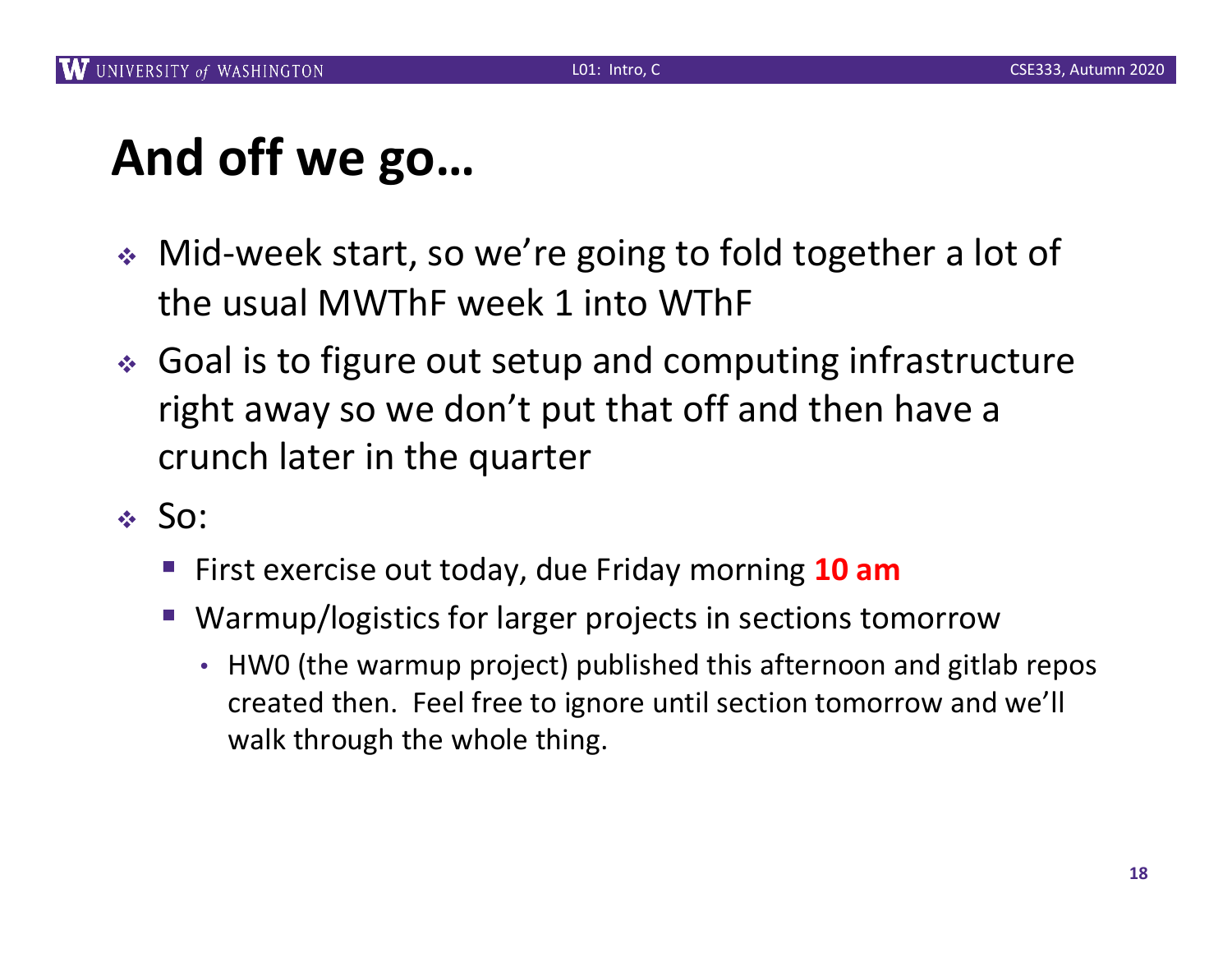#### **Deep Breath….**

\* Any questions, comments, observations, before we go on to, uh, some technical stuff?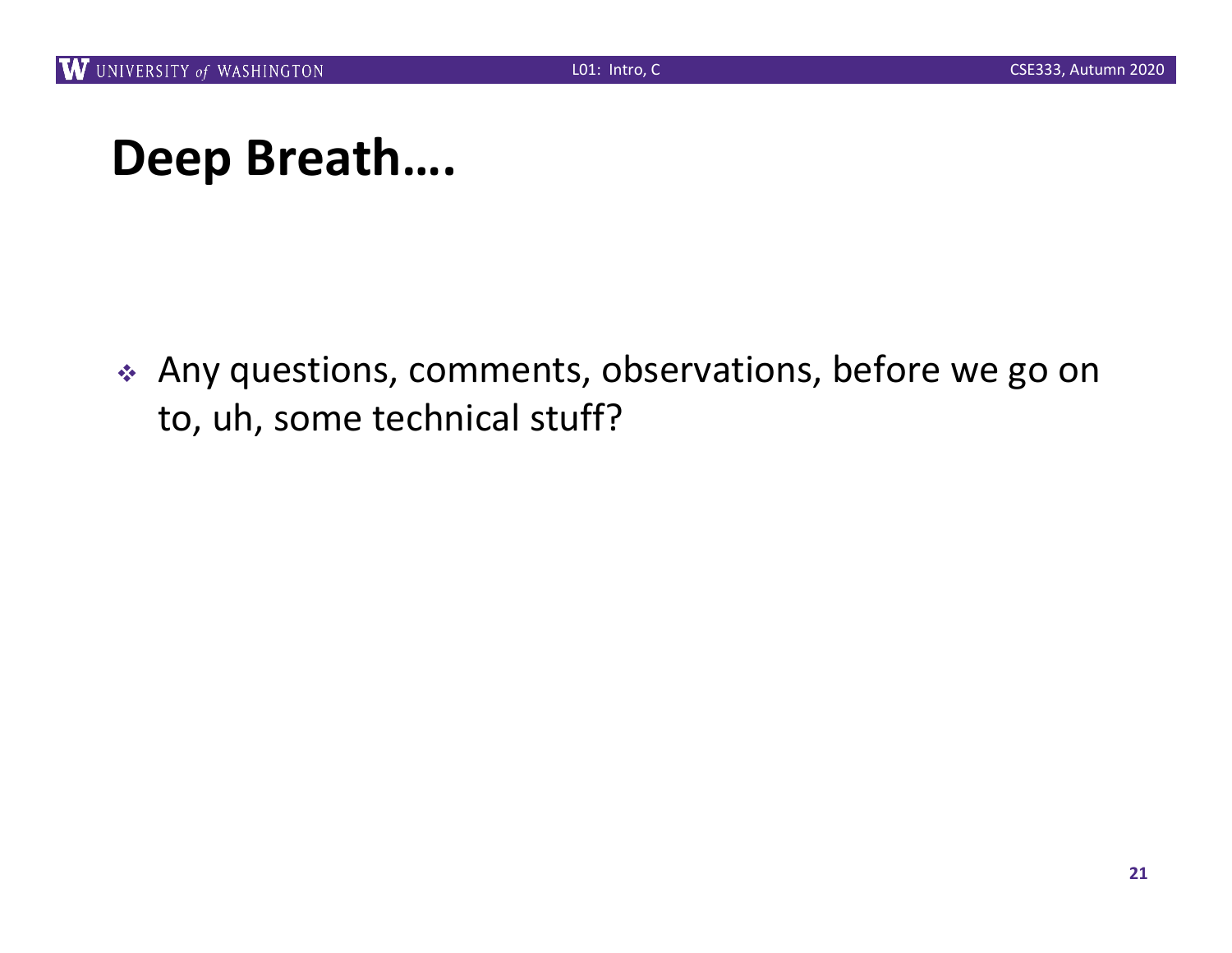## **Lecture Outline**

- <sup>v</sup> Course Introduction
- <sup>v</sup> Course Policies
	- https://courses.cs.washington.edu/courses/cse333/18sp/syllabus/
- <sup>v</sup> **C Intro**
	- § **Workflow, Variables, Functions**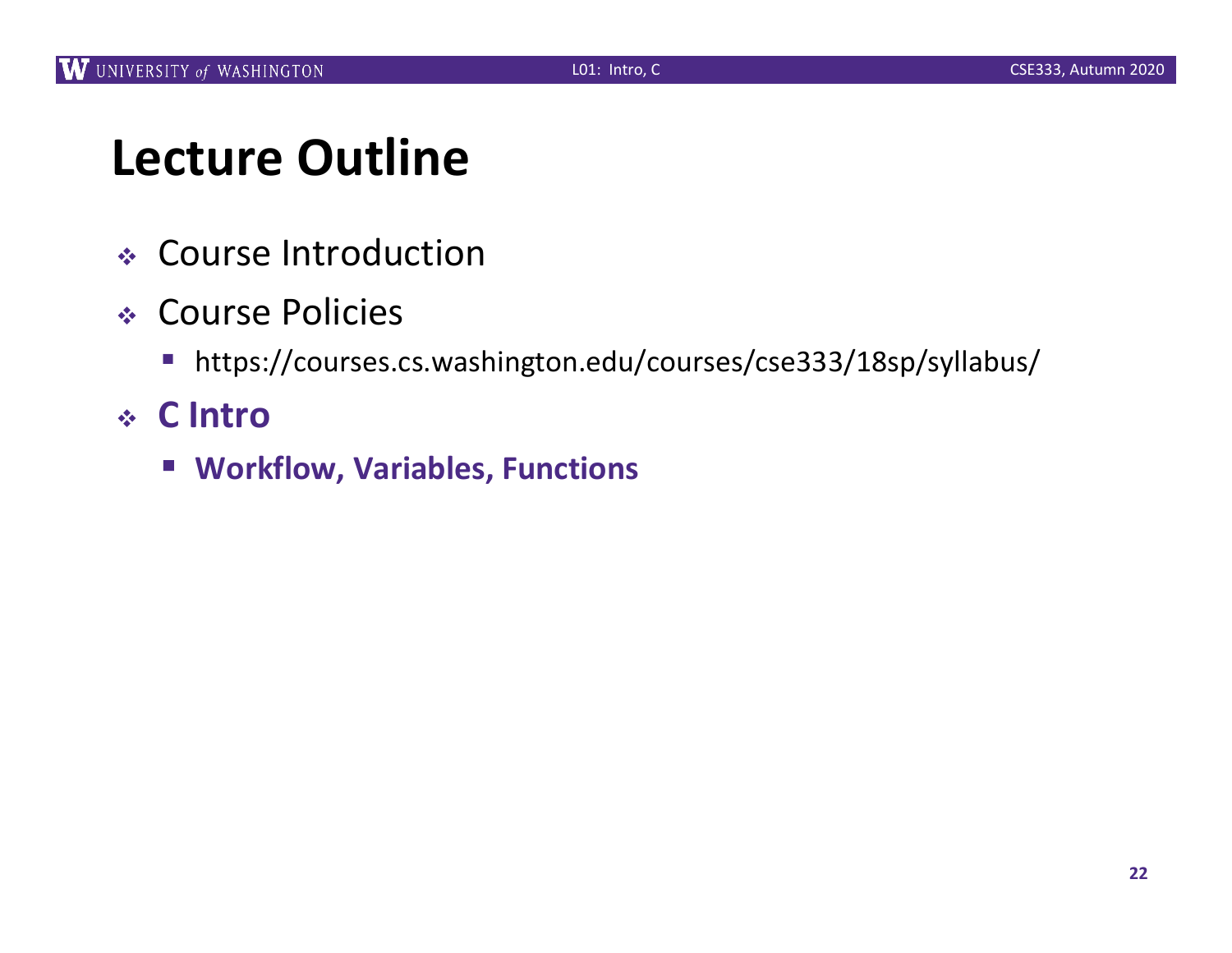## **C**

- ◆ Created in 1972 by Dennis Ritchie
	- Designed for creating system software
	- § Portable across machine architectures
	- § Most recently updated in 1999 (C99) and 2011 (C11)
- <sup>v</sup> Characteristics
	- "Low-level" language that allows us to exploit underlying features of the architecture – but easy to fail spectacularly (!)
	- § Procedural (not object-oriented)
	- Typed but unsafe (possible to bypass the type system)
	- § Small, basic library compared to Java, C++, most others….

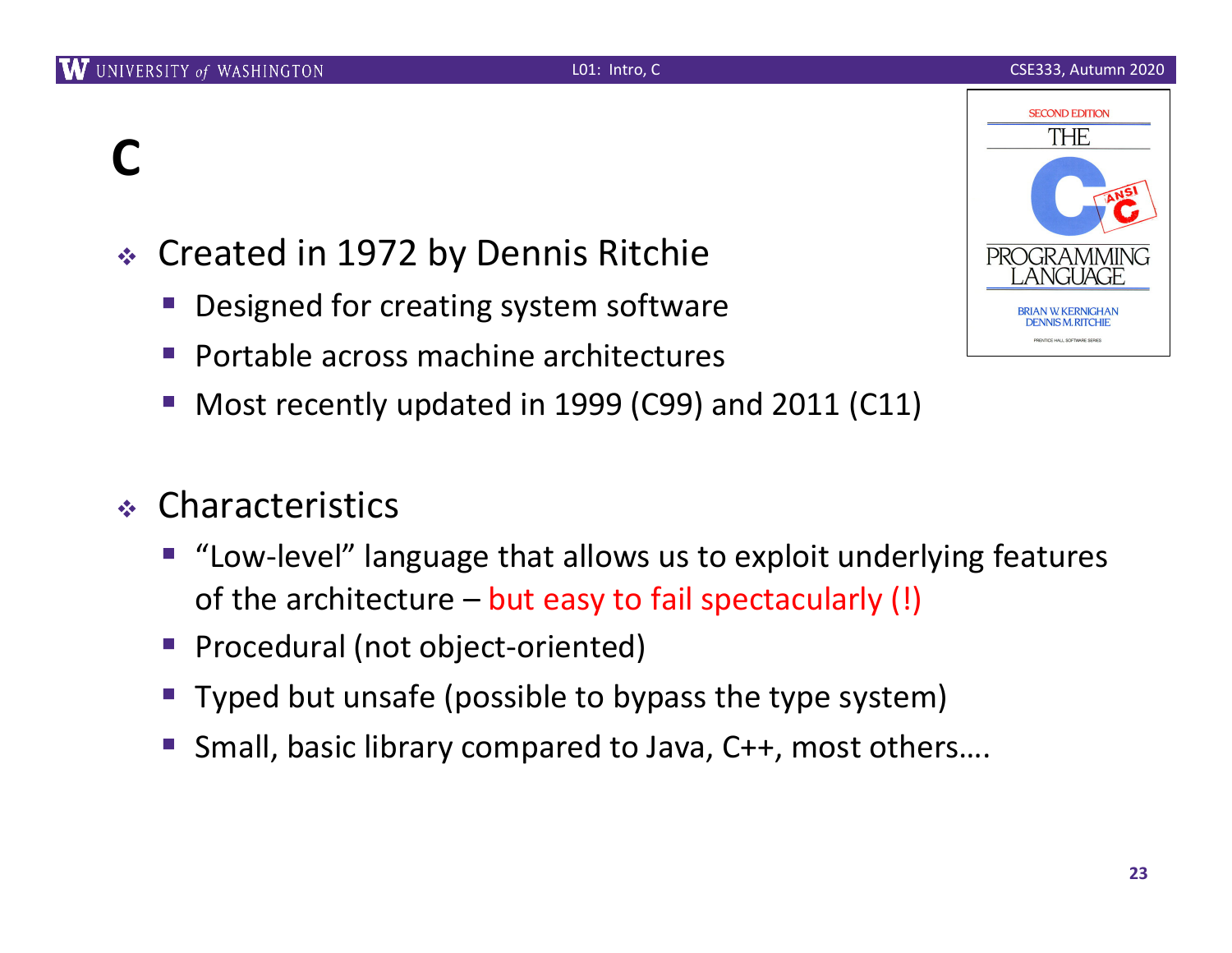#### **Generic C Program Layout**

```
#include <system_files>
#include "local files"
#define macro_name macro_expr
/* declare functions */
/* declare external variables & structs */
int main(int argc, char* argv[]) {
 /* the innards */
}
/* define other functions */
```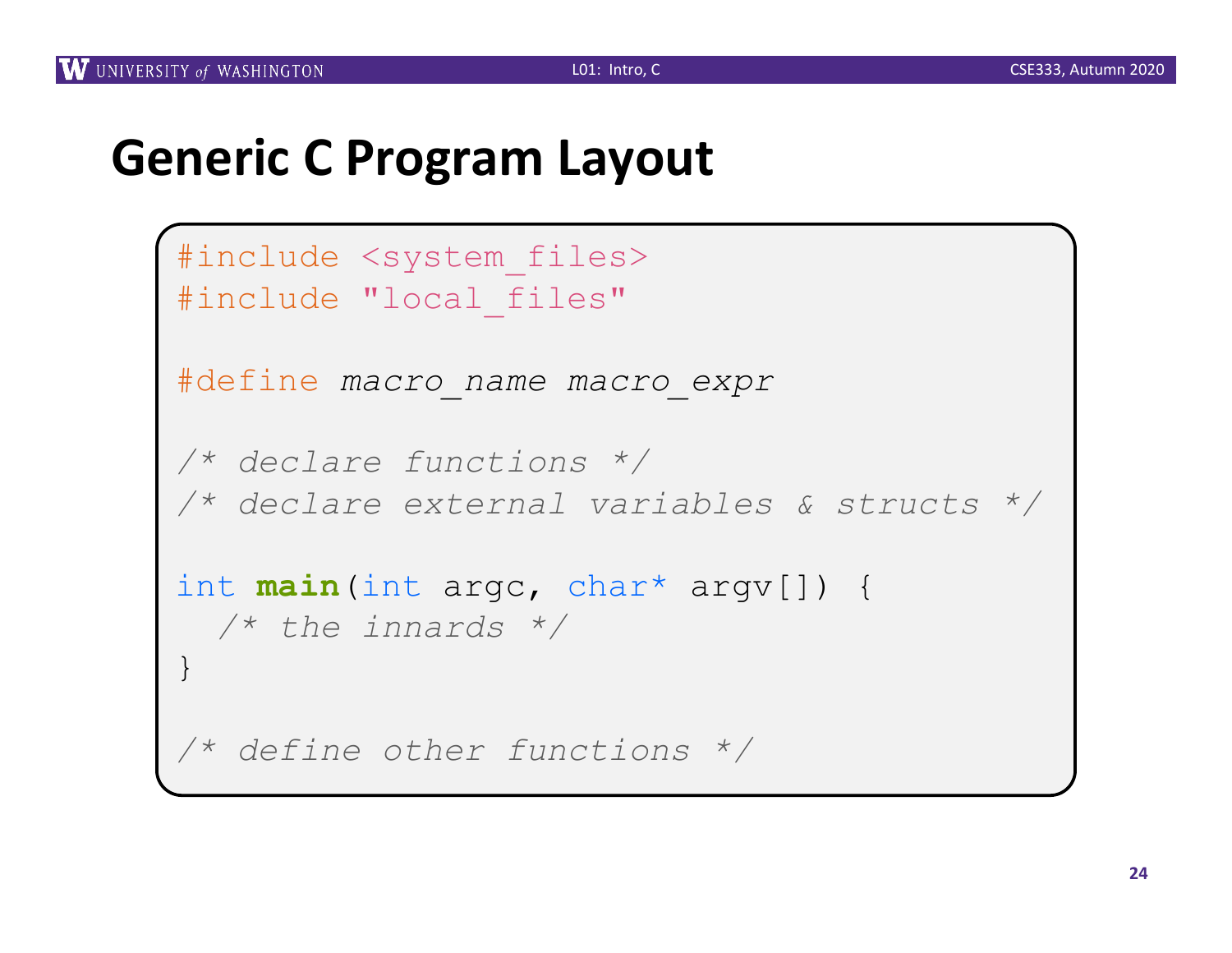#### **C Syntax: main**

 $\cdot$  To get command-line arguments in main, use:

§ int **main**(int argc, char\* argv[]) int **main**(int argc, char\* argv[])

- $\cdot$  What does this mean?
	- **E** argc contains the number of strings on the command line (the executable name counts as one, plus one for each argument).
	- argv is an array containing *pointers* to the arguments as strings (more on pointers later)
- \* Example: \$ foo hello 87
	- $\blacksquare$  argc = 3
	- $\blacksquare$  argv $[0] = "foo", argv[1] = "hello", argv[2] = "87"$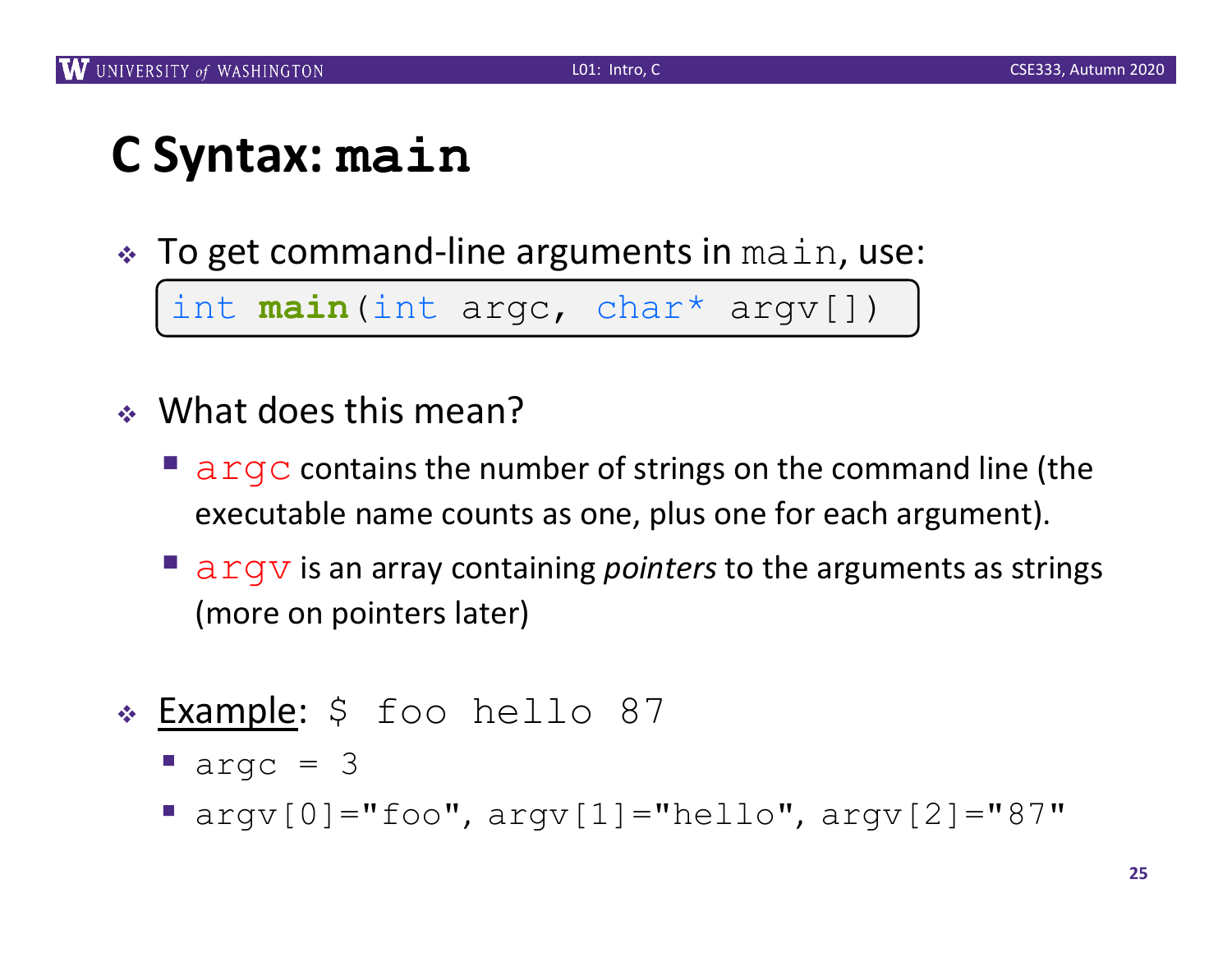## **C Workflow**

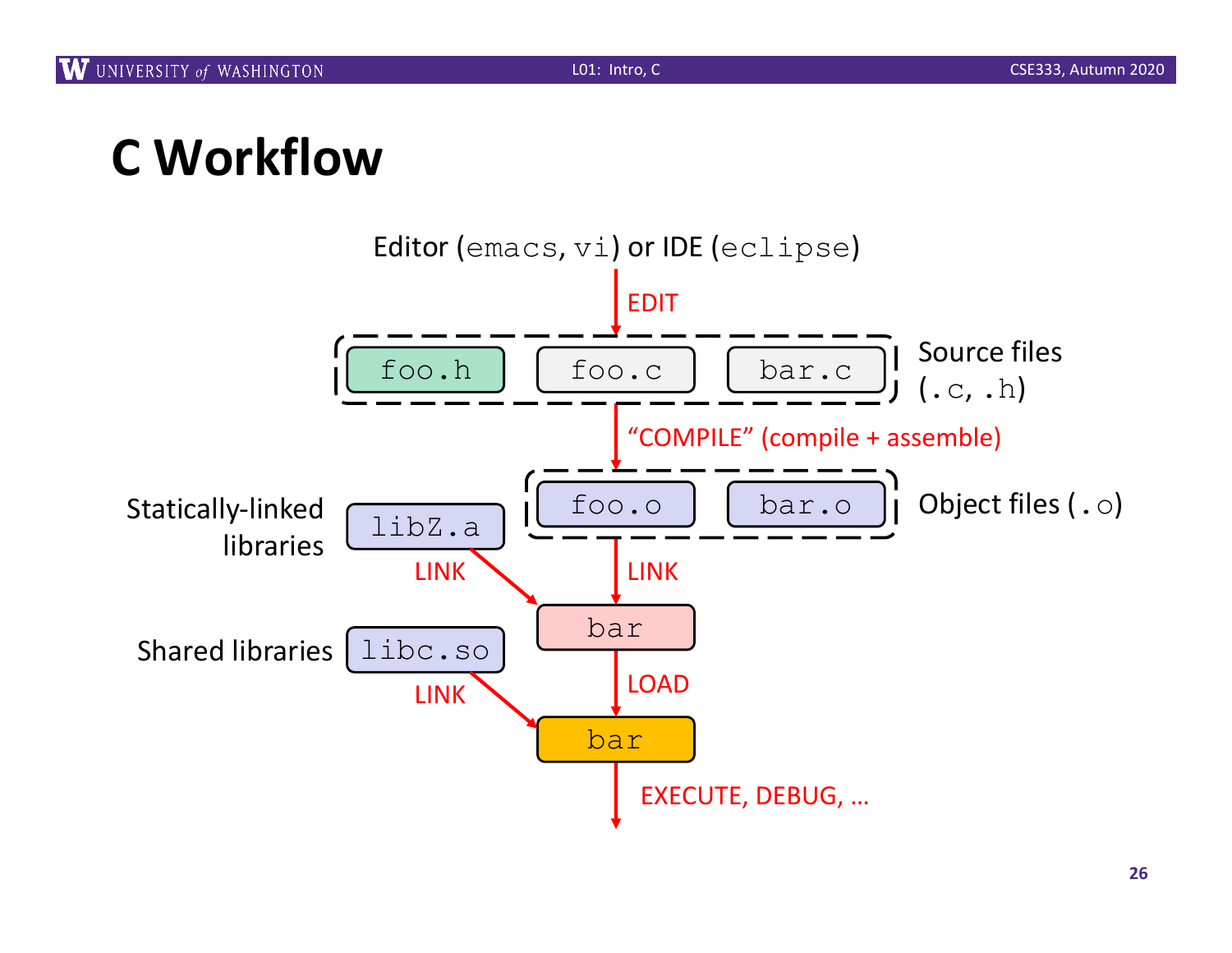#### **C to Machine Code**

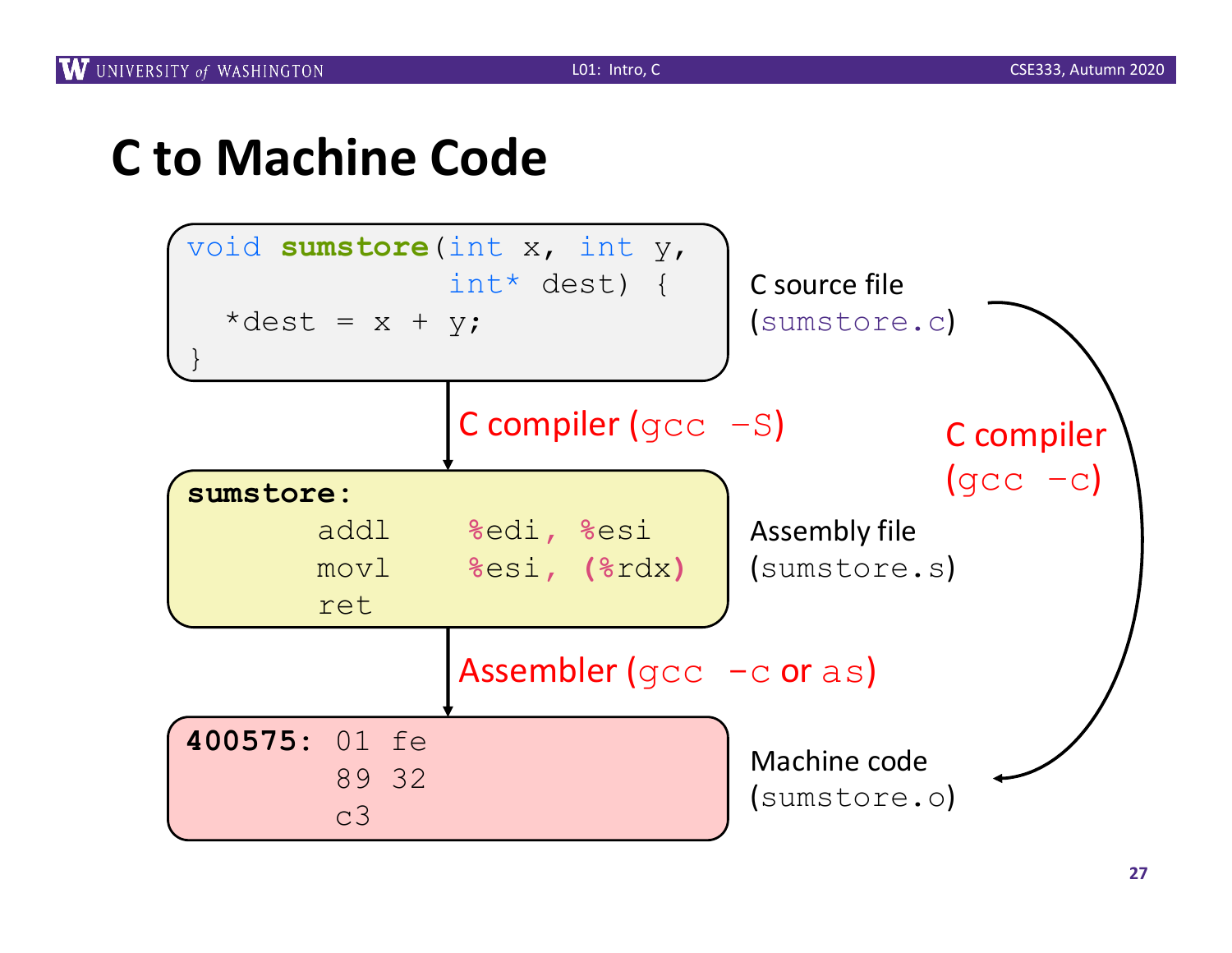## **When Things Go South…**

- $\div$  Errors and Exceptions
	- G does not have exception handling (no  $try/catch$ )
	- Errors are returned as integer error codes from functions
	- § Because of this, error handling is ugly and inelegant
- <sup>v</sup> Crashes
	- If you do something bad, you hope to get a "segmentation fault" (believe it or not, this is the "good" option)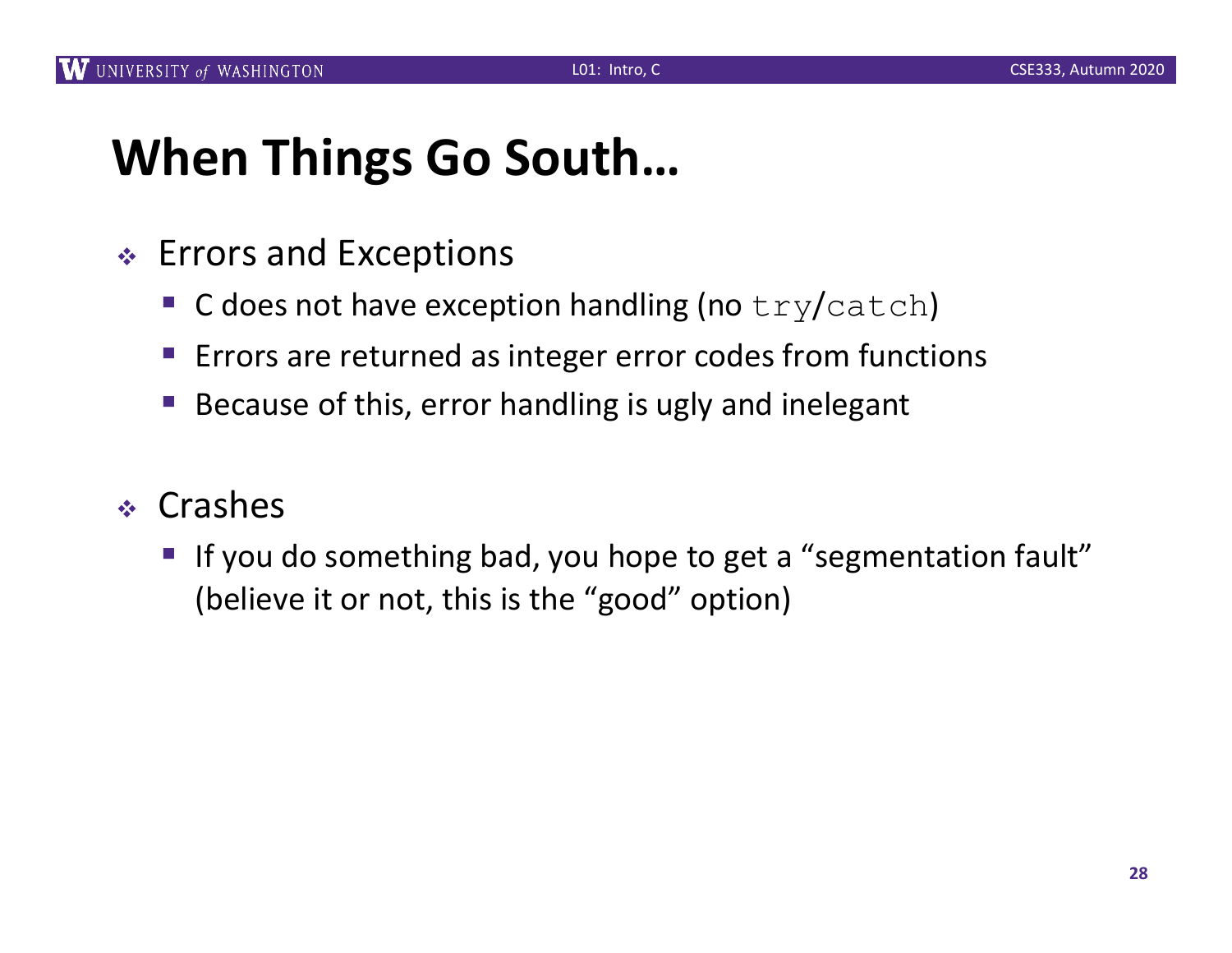## **Java vs. C (351 refresher)**

- ◆ Are Java and C mostly similar (S) or significantly different (D) in the following categories?
	- List any differences you can recall (even if you put 'S')

| <b>Language Feature</b>   | S/D | Differences in C                                                                        |
|---------------------------|-----|-----------------------------------------------------------------------------------------|
| <b>Control structures</b> | S   |                                                                                         |
| Primitive datatypes       | S/D | Similar but sizes can differ (char, esp.), unsigned,<br>no boolean, uninitialized data, |
| <b>Operators</b>          | S   | Java has $\gg$ , C has $\rightarrow$                                                    |
| Casting                   | D   | Java enforces type safety, C does not                                                   |
| Arrays                    | D   | Not objects, don't know their own length, no<br>bounds checking                         |
| Memory management         | D   | Manual (malloc/free), no garbage collection                                             |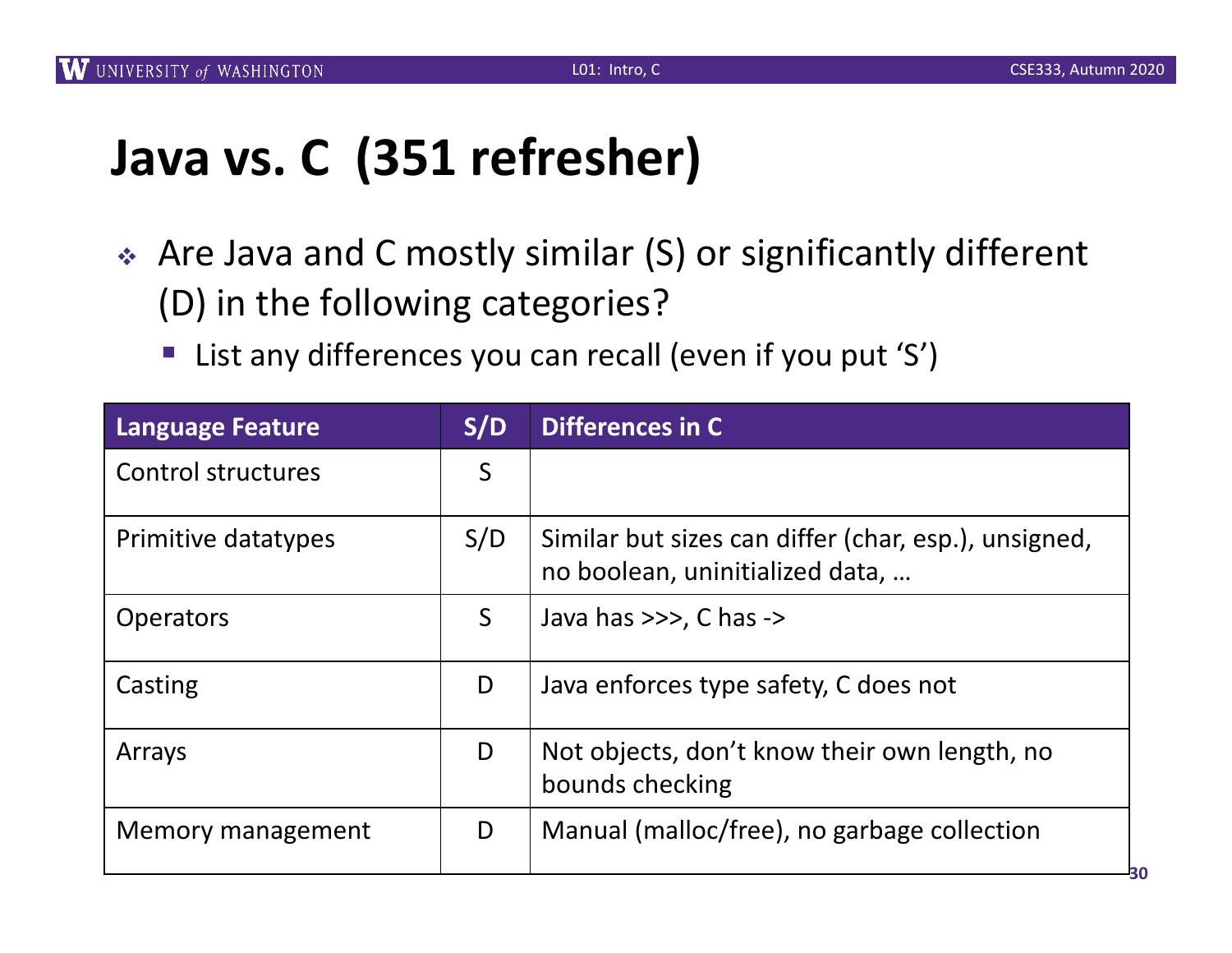#### **Primitive Types in C**

- $\cdot$  Integer types
	- char, int
- $\div$  Floating point
	- § float, double
- **\*** Modifiers
	- short [int]
	- long [int, double]
	- signed [char, int]
	- **•** unsigned [char, int]

| C Data Type           | 32-bit | 64-bit      | printf       |
|-----------------------|--------|-------------|--------------|
| char                  | 1      | $\mathbf 1$ | $rac{6}{6}C$ |
| short<br>int          | 2      | 2           | %hd          |
| unsigned short<br>int | 2      | 2           | %hu          |
| int                   | 4      | 4           | 8d/8i        |
| unsigned int          | 4      | 4           | %u           |
| long int              | 4      | 8           | 81d          |
| long long int         | 8      | 8           | %11d         |
| float                 | 4      | 4           | %f           |
| double                | 8      | 8           | 81f          |
| long double           | 12     | 16          | 8Lf          |
| pointer               | 4      | 8           | 8p           |

Typical sizes – see sizeofs.c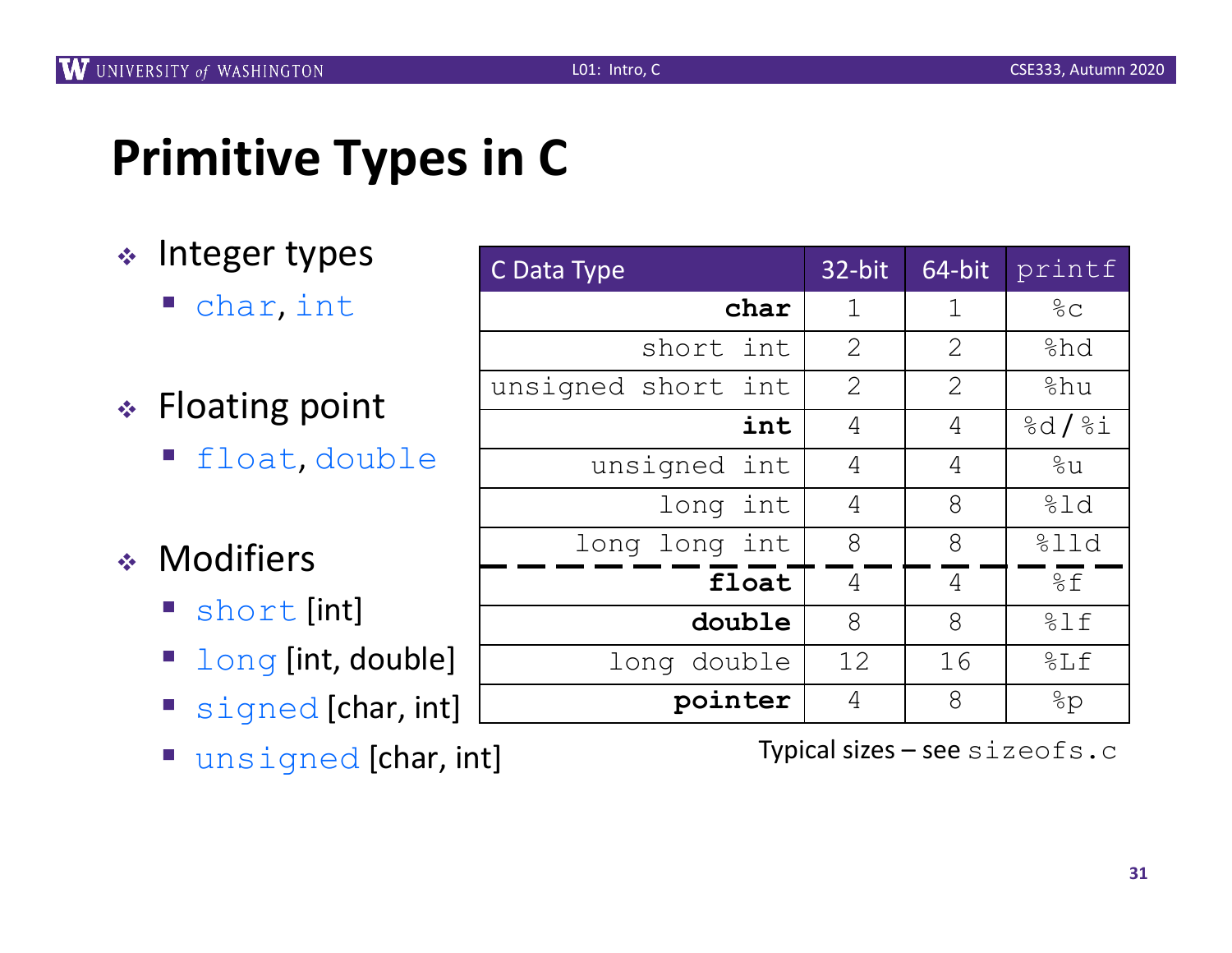## **C99 Extended Integer Types**

 $\bullet$  Solves the conundrum of "how big is an  $long$  int?"

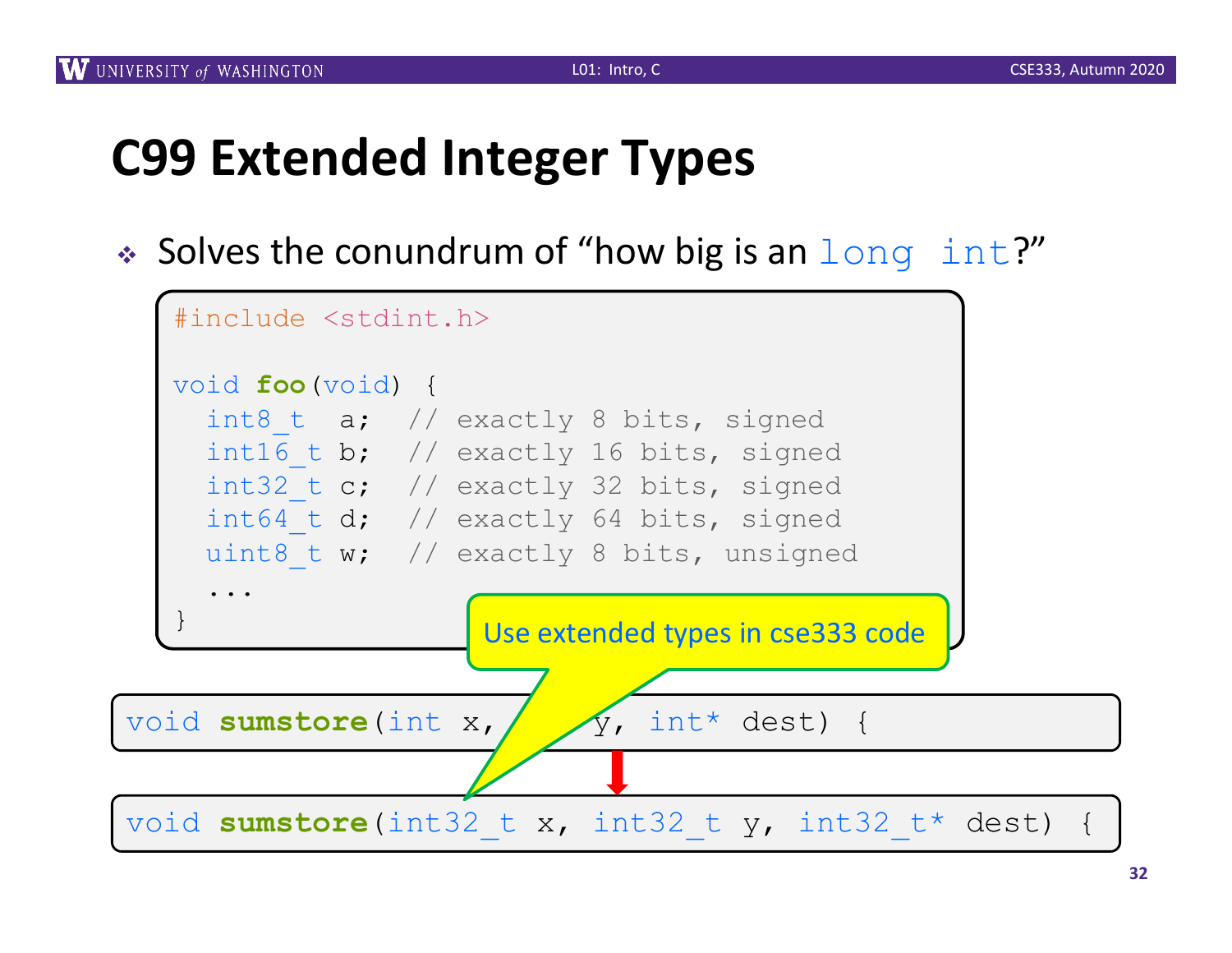#### **Basic Data Structures**

- <sup>v</sup> C does not support objects!!!
- **★ Arrays** are contiguous chunks of memory
	- Arrays have no methods and do not know their own length
	- Can easily run off ends of arrays in  $C$  security bugs!!!
- **↓ Strings** are null-terminated char arrays
	- Strings have no methods, but string.h has helpful utilities

char\*  $x = "hello \n\rangle^n$ ;  $\vert x \vert h \vert e \vert \vert + \vert 0 \vert \n\rangle n$ 

<sup>v</sup> **Structs** are the most object-like feature, but are just collections of fields – no "methods" or functions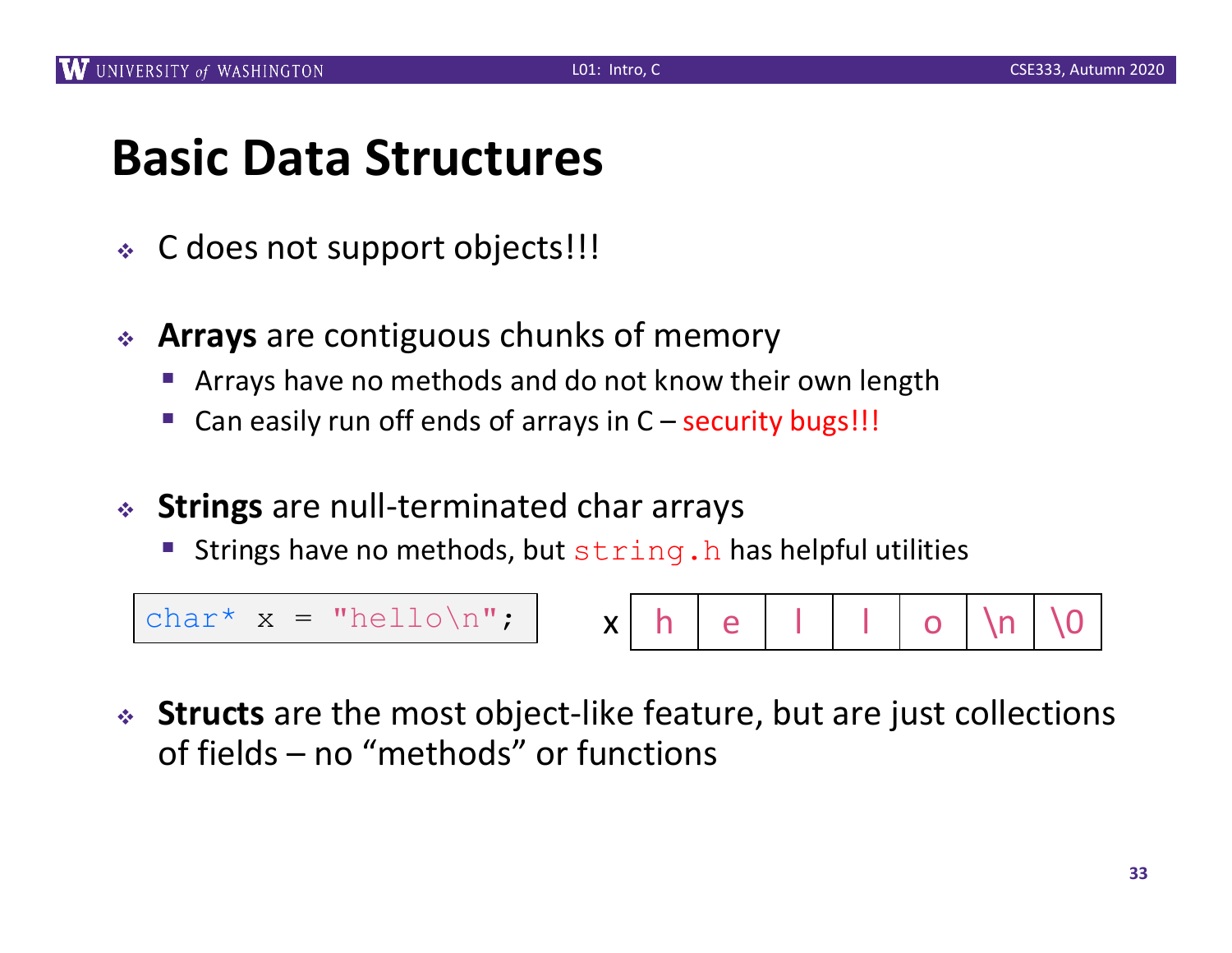}

## **Function Definitions**

#### <sup>v</sup> Generic format:

returnType **fname**(type param1, …, type paramN) { *// statements*

```
// sum of integers from 1 to max
int sumTo(int max) {
  int i, sum = 0;
  for (i = 1; i \leq \text{max}; i++) {
    sum += i;
  }
  return sum;
}
```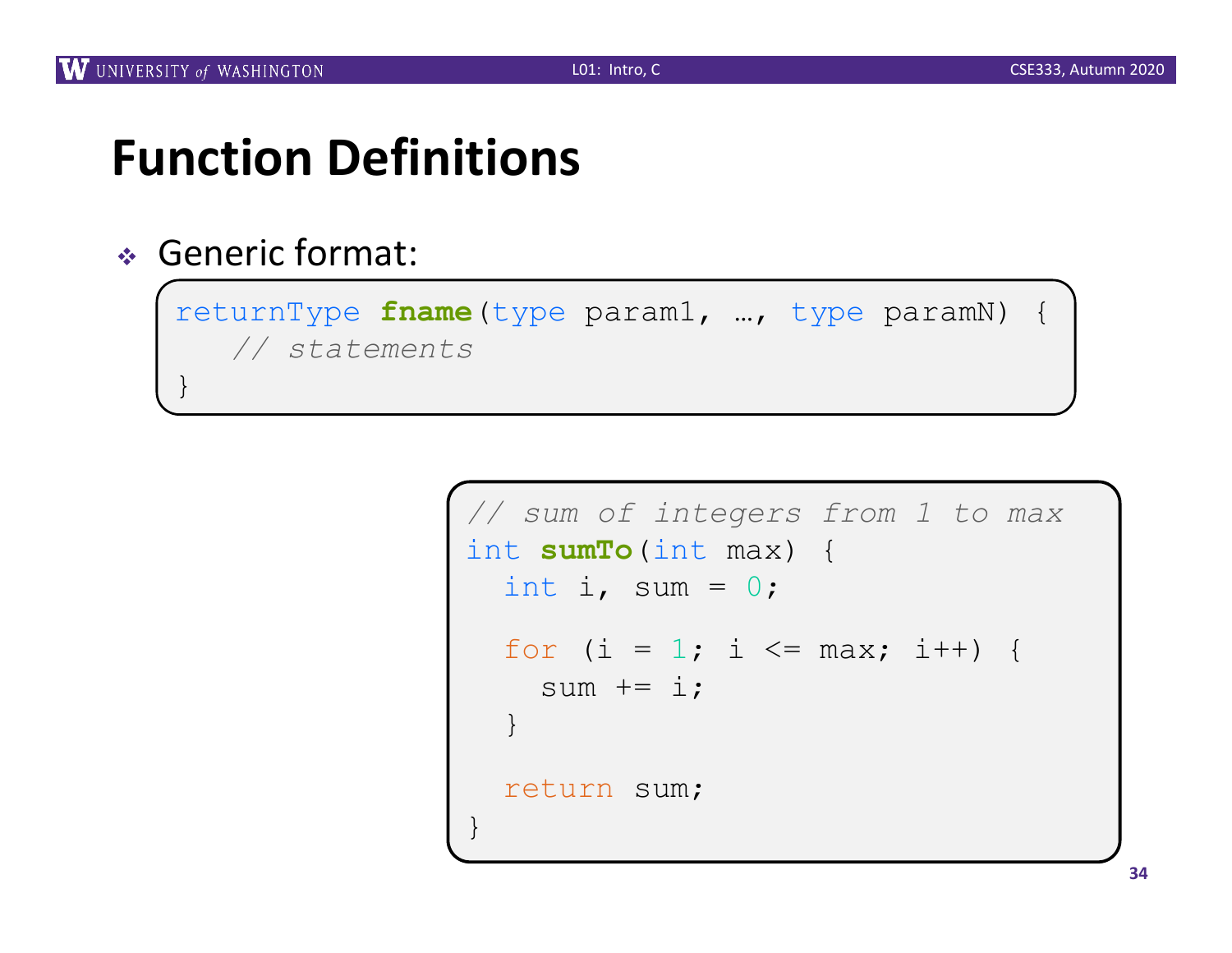## **Function Ordering**

\* You *shouldn't* call a function that hasn't been declared yet

sum\_badorder.c

```
#include <stdio.h>
int main(int argc, char** argv) {
  printf("sumTo(5) is: %d\n", sumTo(5));
  return 0;
}
// sum of integers from 1 to max
int sumTo(int max) {
  int i, sum = 0;
  for (i = 1; i \le max; i++) {
    sum += i;}
  return sum;
}
```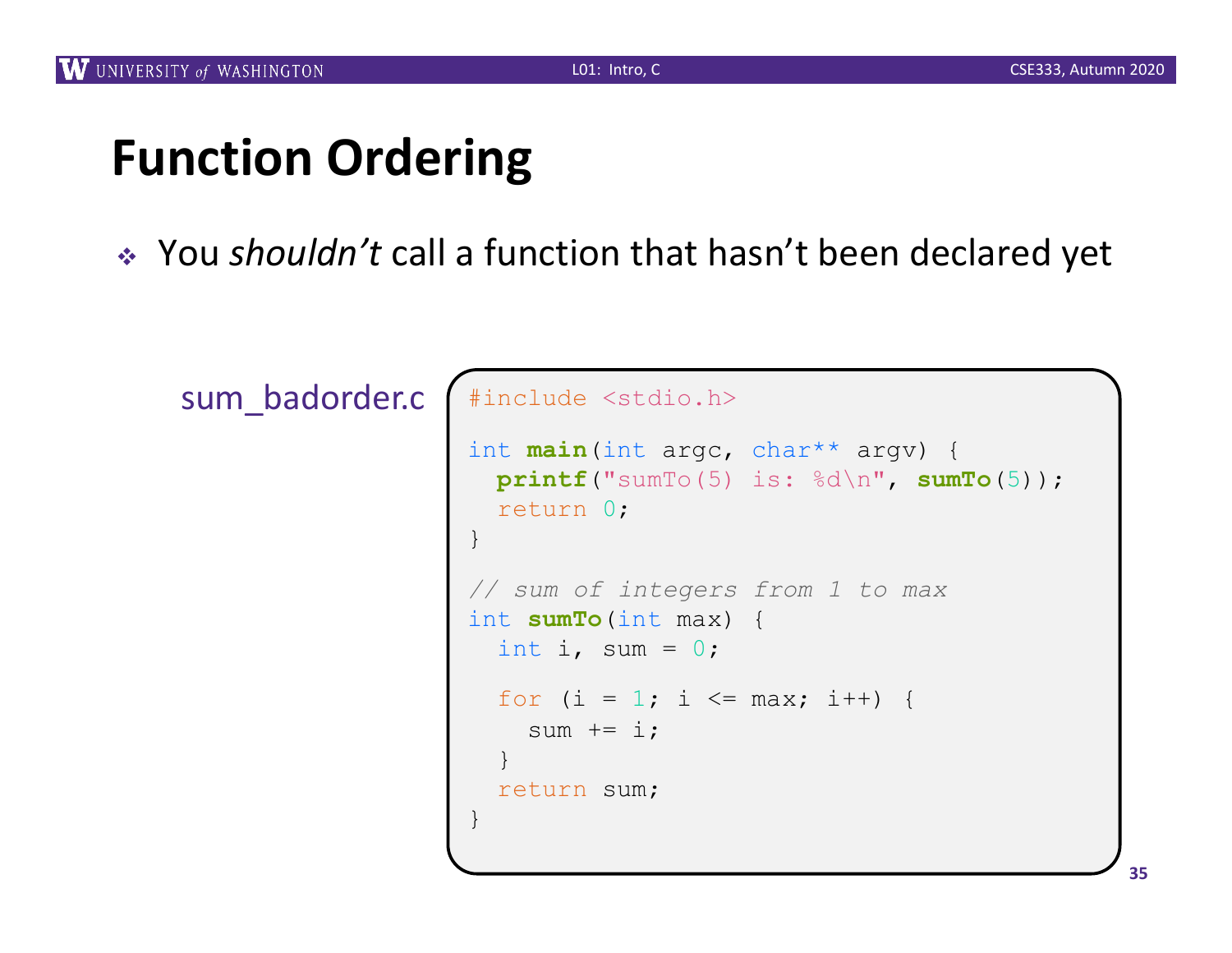## **Solution 1: Reverse Ordering**

◆ Simple solution; however, imposes ordering restriction on writing functions (who-calls-what?)

sum\_betterorder.c

```
#include <stdio.h>
// sum of integers from 1 to max
int sumTo(int max) {
  int i, sum = 0;
  for (i = 1; i \leq max; i++) {
    sum += i;
  }
  return sum;
}
int main(int argc, char** argv) {
 printf("sumTo(5) is: %d\n", sumTo(5));
  return 0;
}
```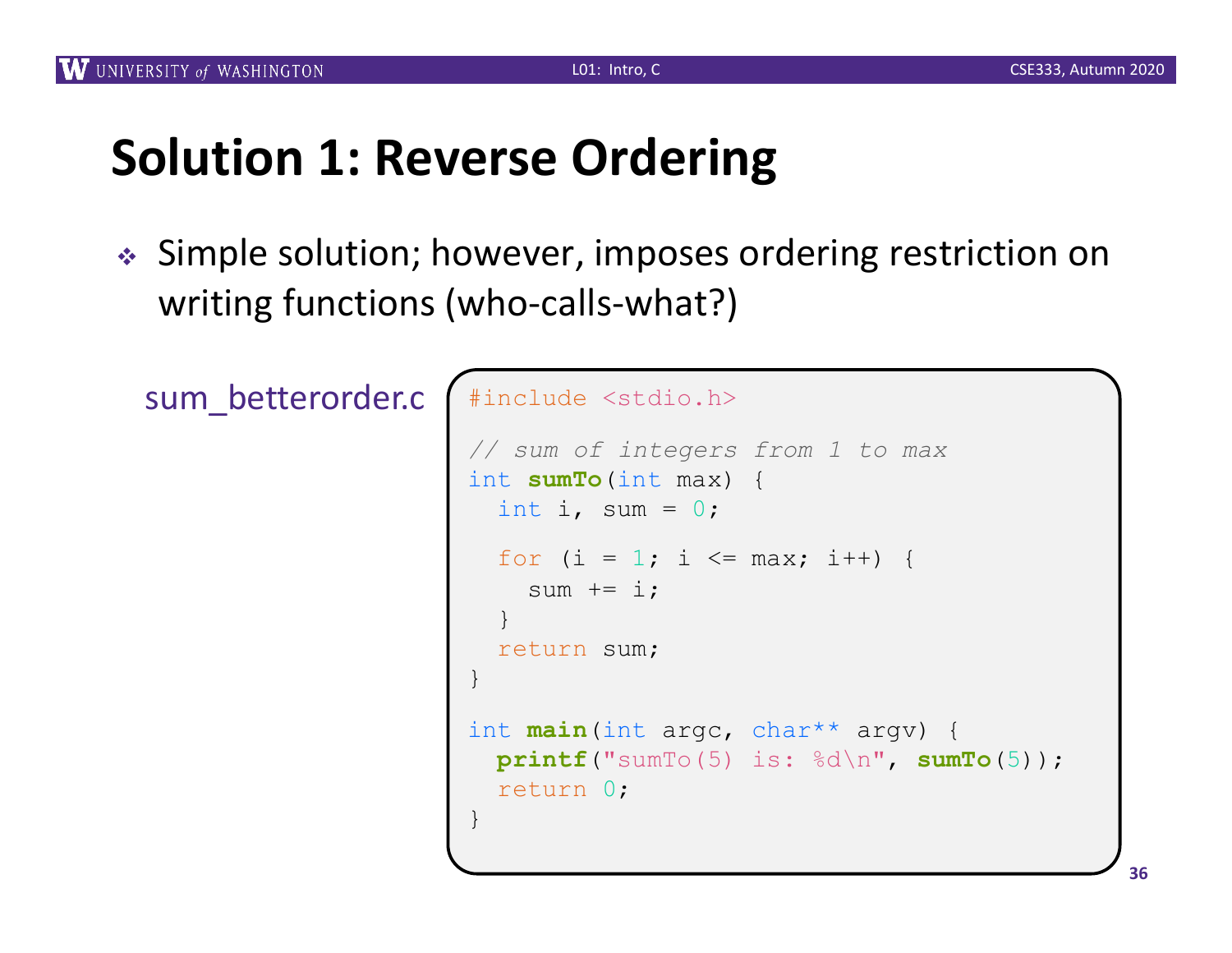## **Solution 2: Function Declaration**

 $\cdot$  Teaches the compiler arguments and return types; function definitions can then be in a logical order



```
sum_declared.c #include <stdio.h>
                   int sumTo(int); // func prototype
                   int main(int argc, char** argv) {
                     printf("sumTo(5) is: %d\n", sumTo(5));
                     return 0;
                   }
                   // sum of integers from 1 to max
                   int sumTo(int max) {
                     int i, sum = 0;
                     for (i = 1; i \le max; i++) {
                       sum += i;}
                     return sum;
                   }
```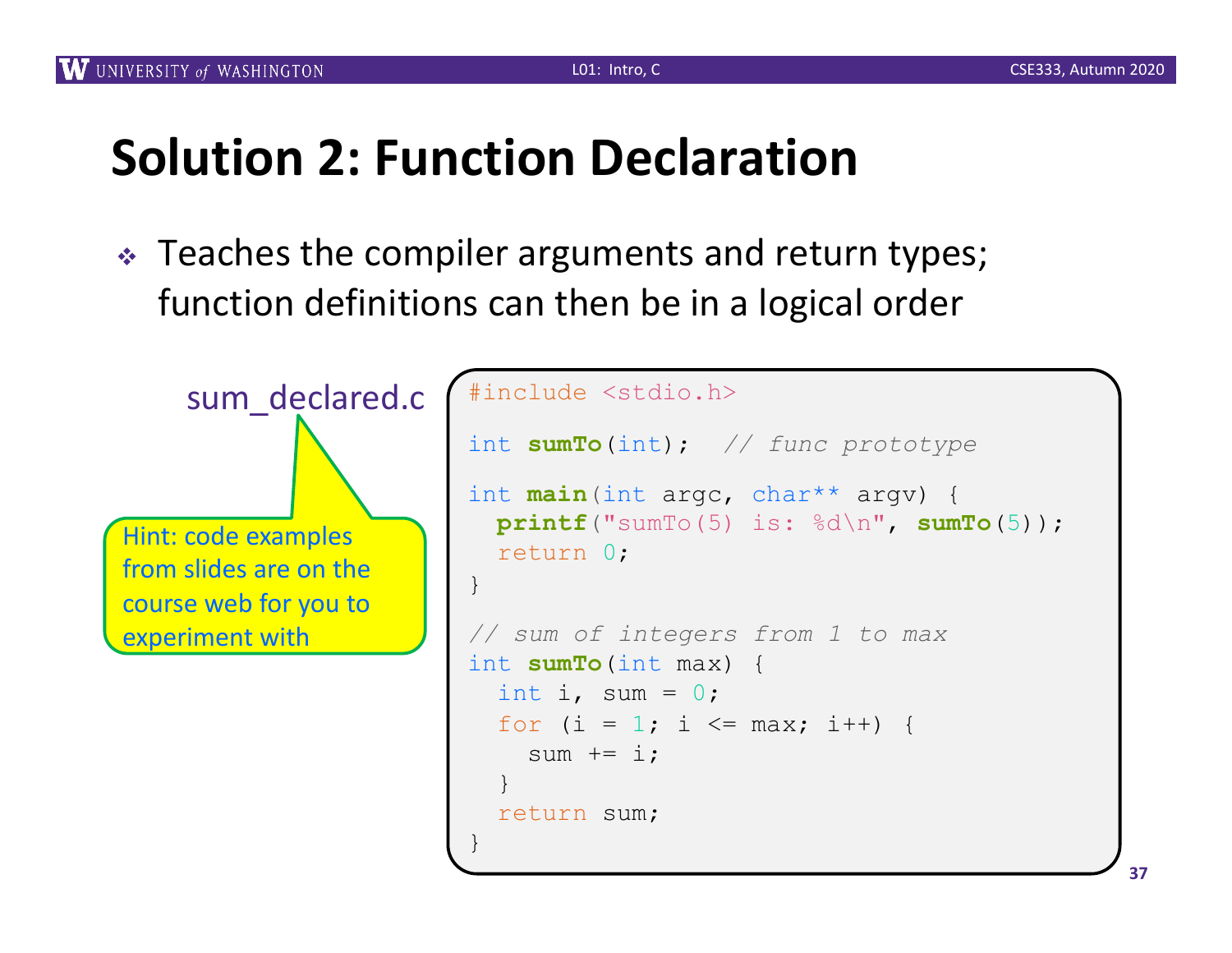## **Function Declaration vs. Definition**

- $\div$  C/C++ make a careful distinction between these two
- $\div$  Definition: the thing itself
	- *e.g.* code for function, variable definition that creates storage
	- § Must be **exactly one** definition of each thing (no duplicates)
- $\div$  Declaration: description of a thing
	- *e.g.* function prototype, external variable declaration
		- Often in header files and incorporated via #include
		- Should also  $\#$  include declaration in the file with the actual definition to check for consistency
	- Needs to appear in **all files** that use that thing
		- Should appear before first use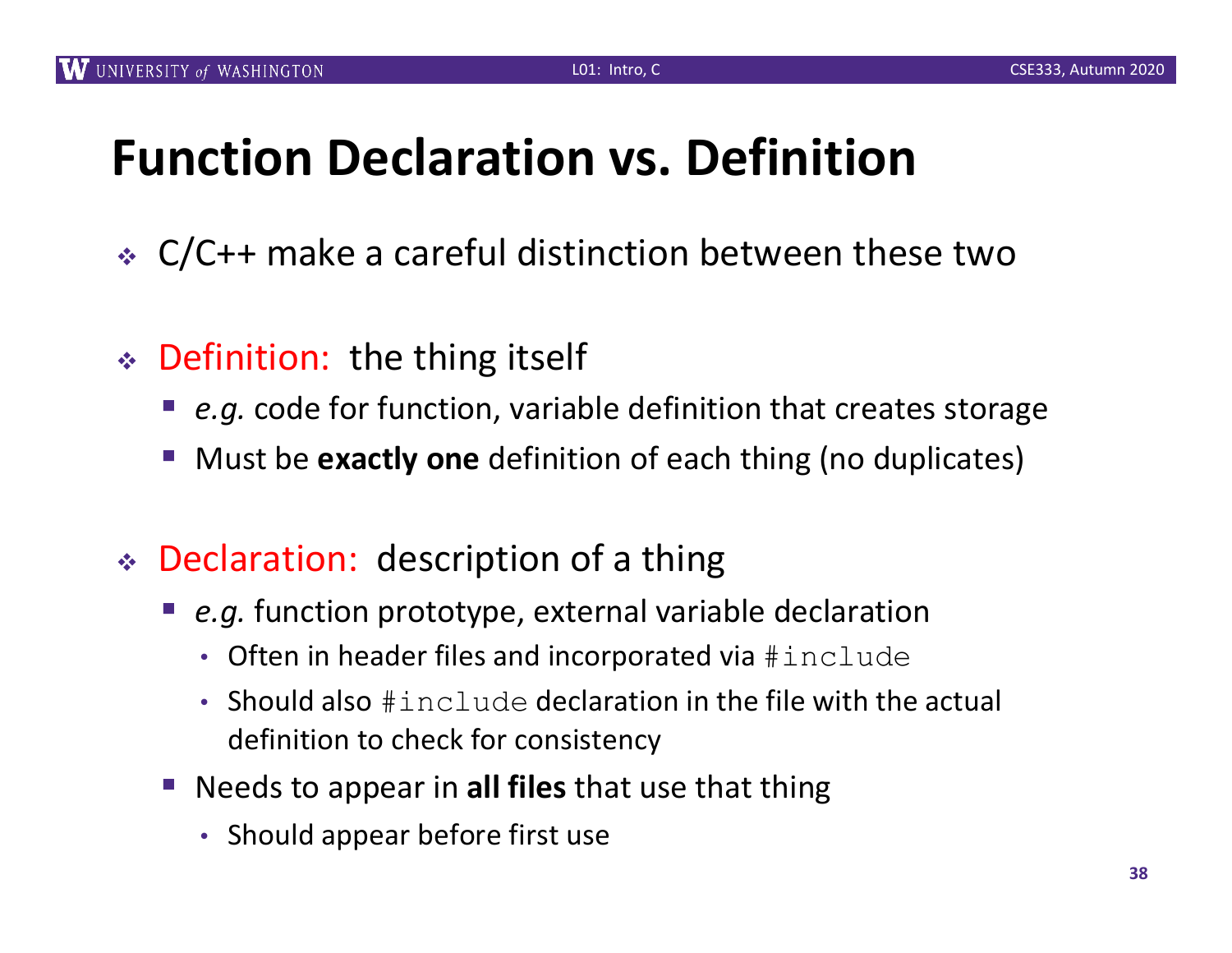

Compile together: \$ gcc -o sumnum sumnum.c sumstore.c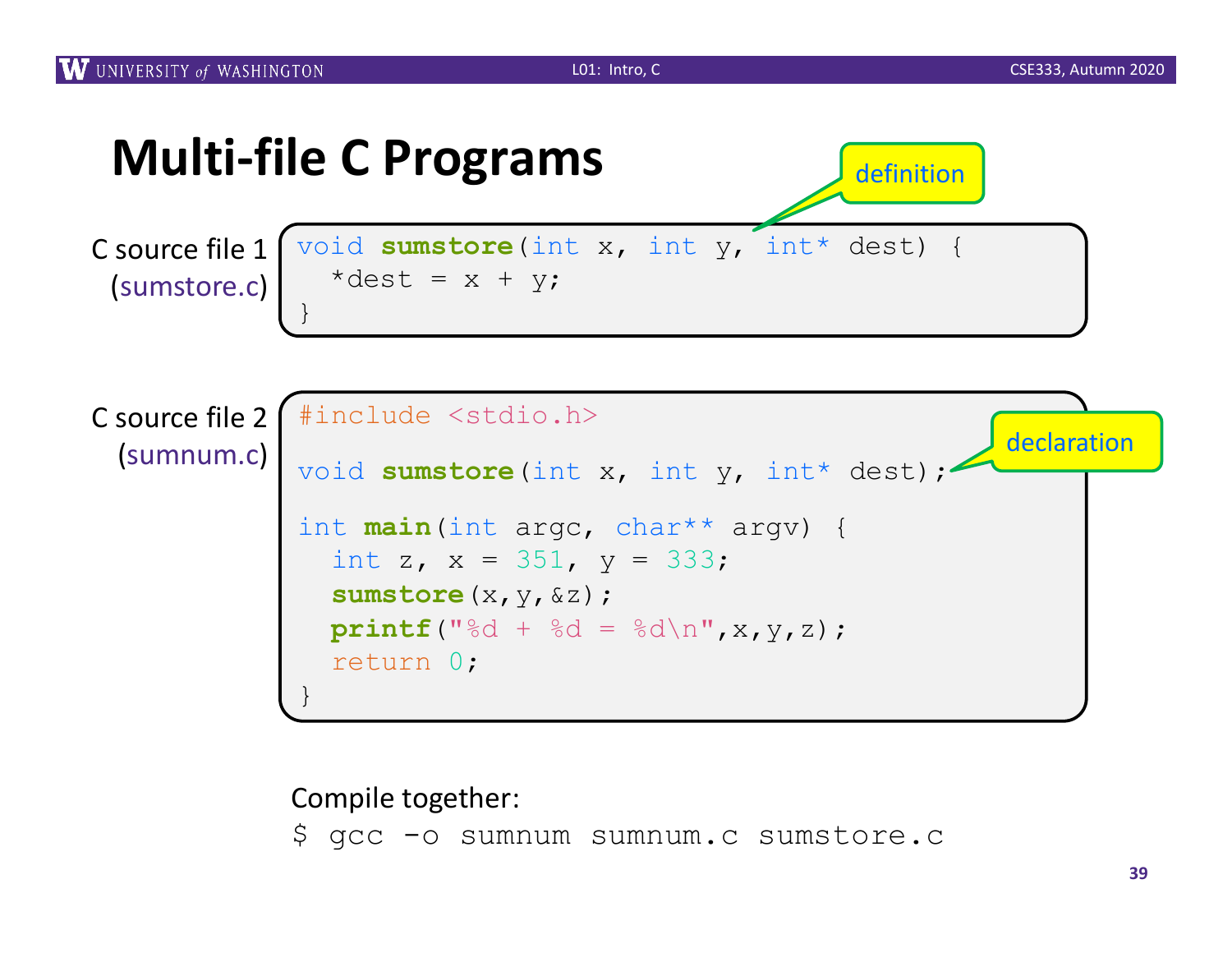## **Compiling Multi-file Programs**

- <sup>v</sup> The **linker** combines multiple object files plus staticallylinked libraries to produce an executable
	- Includes many standard libraries (*e.g.* libc, crt1)
		- A *library* is just a pre-assembled collection of . o files